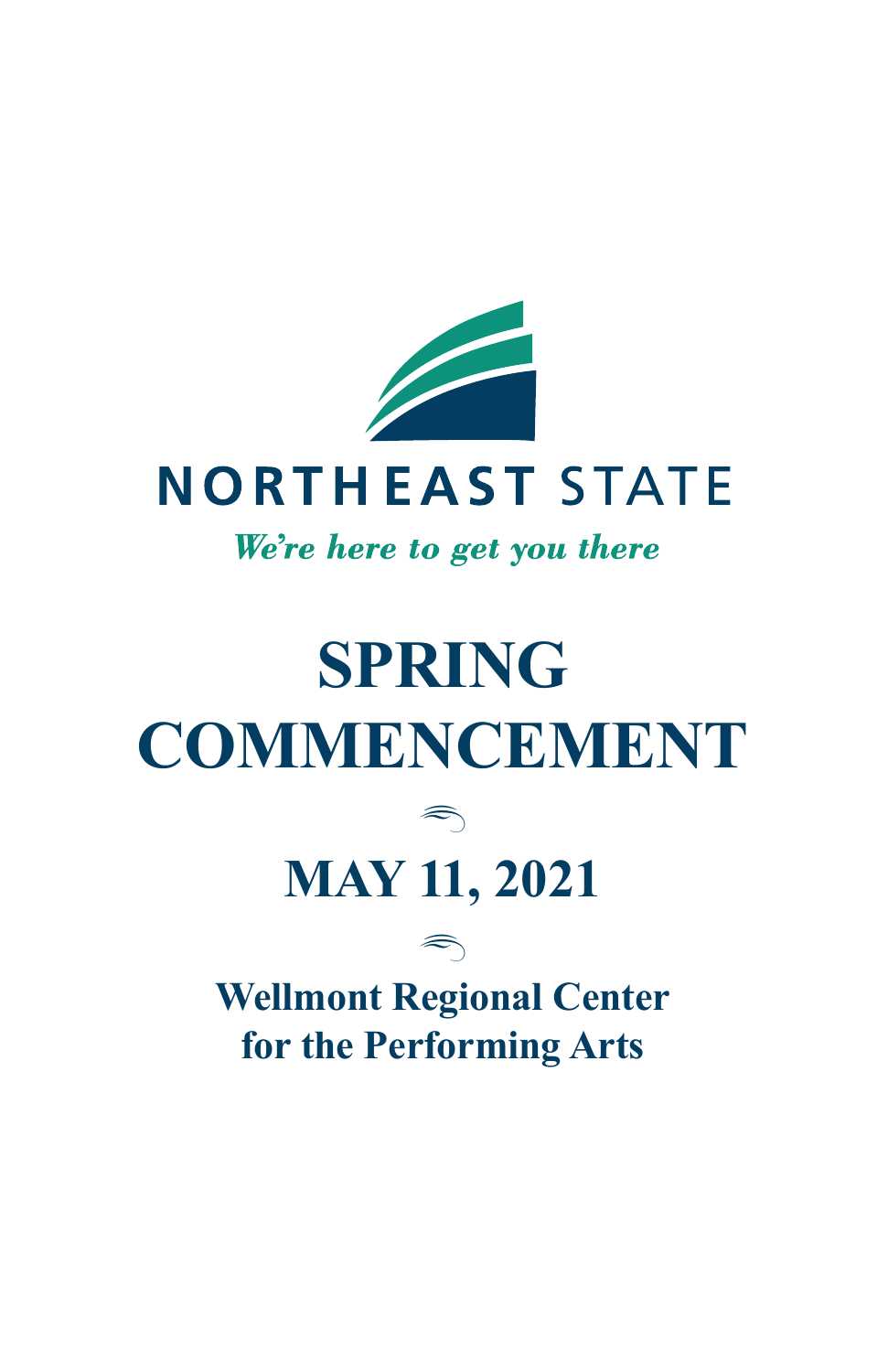Spring Commencement

*Northeast State is accredited by the Southern Association of Colleges and Schools Commission on Colleges to award the associate degree. Contact the Commission on Colleges at 1866 Southern Lane, Decatur, Georgia 30033-4097 or call 404-679-4500 for questions about the accreditation of Northeast State.*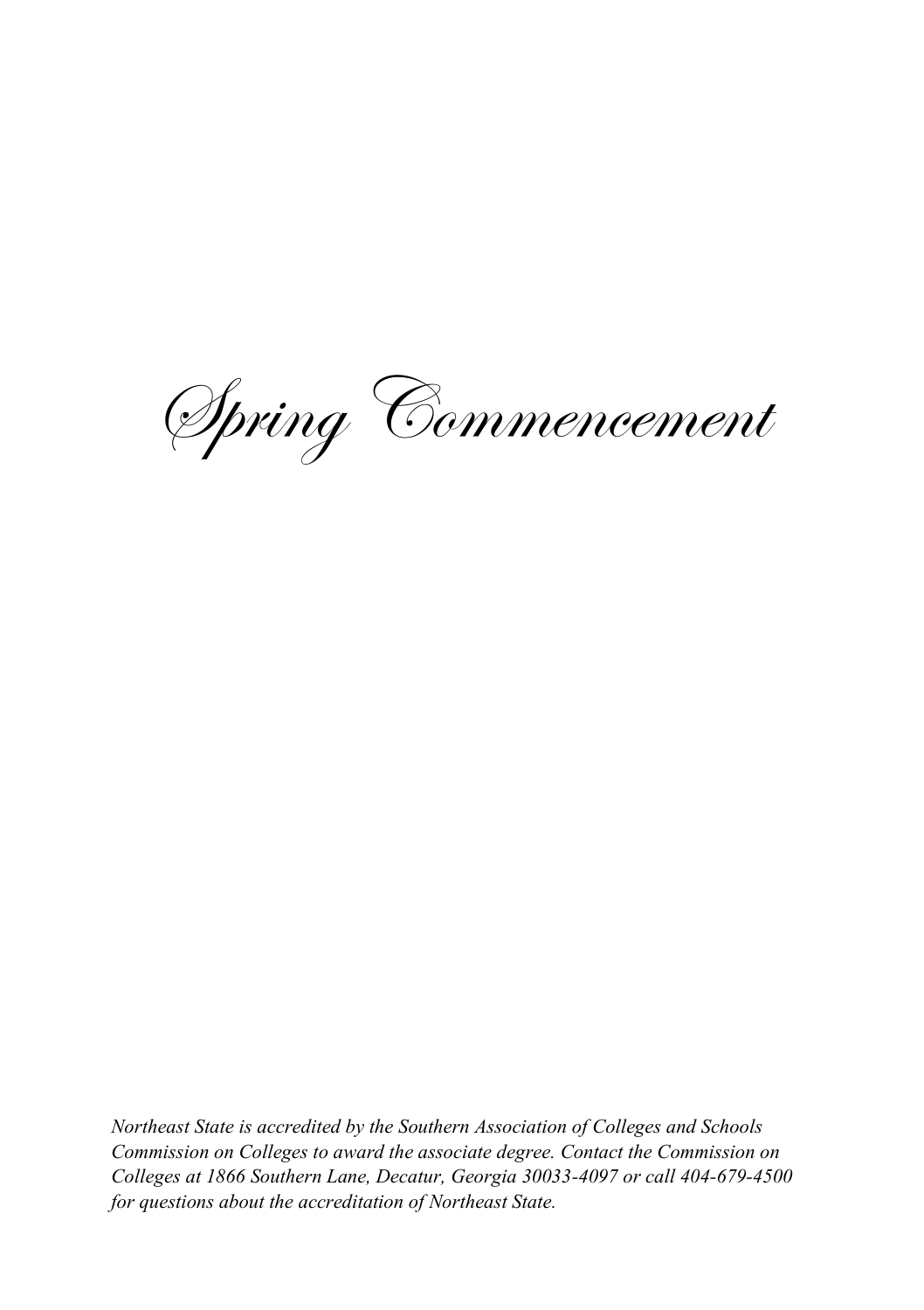### *About Northeast State*

#### *History*

*The history of Northeast State Community College reflects the changing educational needs of the residents of the five Northeast Tennessee counties which it serves. The college began as Tri-Cities State Area Vocational-Technical School in 1966 under the governance of the State Board for Vocational Education. In 1970, the mission was expanded and the school became a regional center for vocational and technical training. The scope was again expanded in 1978 to include the awarding of both one-year certificates and associate degrees in technology and the name was changed to Tri-Cities State Technical Institute. Effective on July 1, 1983, Tri-Cities State Tech was placed under the governance of the Tennessee State Board of Regents and became part of the State University and Community College System of Tennessee. On July 1, 1990, a university parallel component was added, and the institution's name was changed to Northeast State Technical Community College. On July 1, 2009, the name of the institution was changed to Northeast State Community College to better reflect the diverse range of programs offered by the institution.*

*As a comprehensive community college, Northeast State provides university parallel programs designed for students desiring to transfer to another college or university, career programs for students planning to enter the workforce immediately upon graduation, and continuing education and community service programs for professional growth and personal enrichment to the citizens of Carter, Johnson, Sullivan, Unicoi and Washington Counties. In partnership with the community, the college sustains the effort toward improving the quality of life for residents of the upper East Tennessee region.*

#### *Vision*

*Northeast State shall be a premier learning-centered institution whose students and graduates are among the best-prepared individuals to meet current and emerging needs.*

#### *Mission*

*Northeast State is an open-access, public, comprehensive community college that advances the lifelong educational development of the residents of the region and strengthens the economic and social/cultural aspects of the community. To facilitate teaching, learning, service, and student success, the College provides innovative, high-quality, and relevant associate, certificate, and career-focused educational programs and services. Programming and comprehensive support services are offered through varied delivery systems and at multiple sites throughout its primary service area of Carter, Johnson, Sullivan, Unicoi, and Washington counties. Within all aspects of its operations, Northeast State serves the public's interest through the wise use of fiscal, human, and physical resources.*

#### *Values*

*Northeast State Community College embraces these values:*

*Respect: We value respect and provide an environment of inclusiveness, cooperation, and diversity.*

*Responsibility: We value responsibility and promote integrity, accountability, and excellence in teaching, learning, and services.*

*Responsiveness: We value responsiveness and facilitate personal, professional, and economic growth.*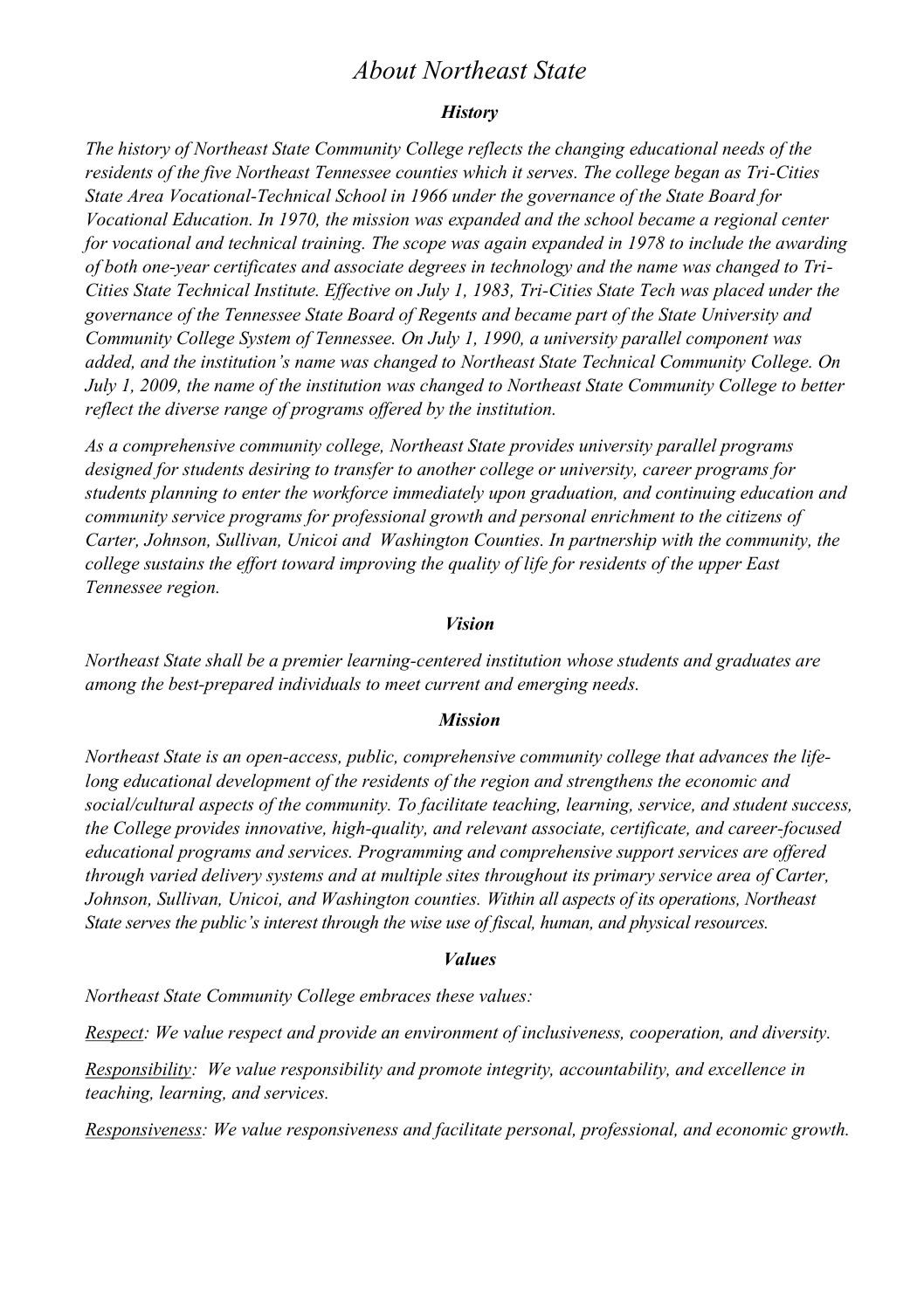

*Dr. Bethany H. Bullock, President*

*Ms. Megan Almaroad, Director of Advancement Operations*

*Mr. Chad Bailey, Vice President for Finance and Information Technology*

*Ms. Linda Calvert, Vice President for Administration and Grant Development*

*Dr. Susan Graybeal, Vice President for Institutional Excellence and Student Success*

*Mr. Larry Hatfield, Special Assistant to the President for Campus Safety, Security and Plant Operations*

*Dr. Connie Marshall, Interim Vice President for Academic Affairs*

*Dr. Sam Rowell, Vice President for Economic and Workforce Development*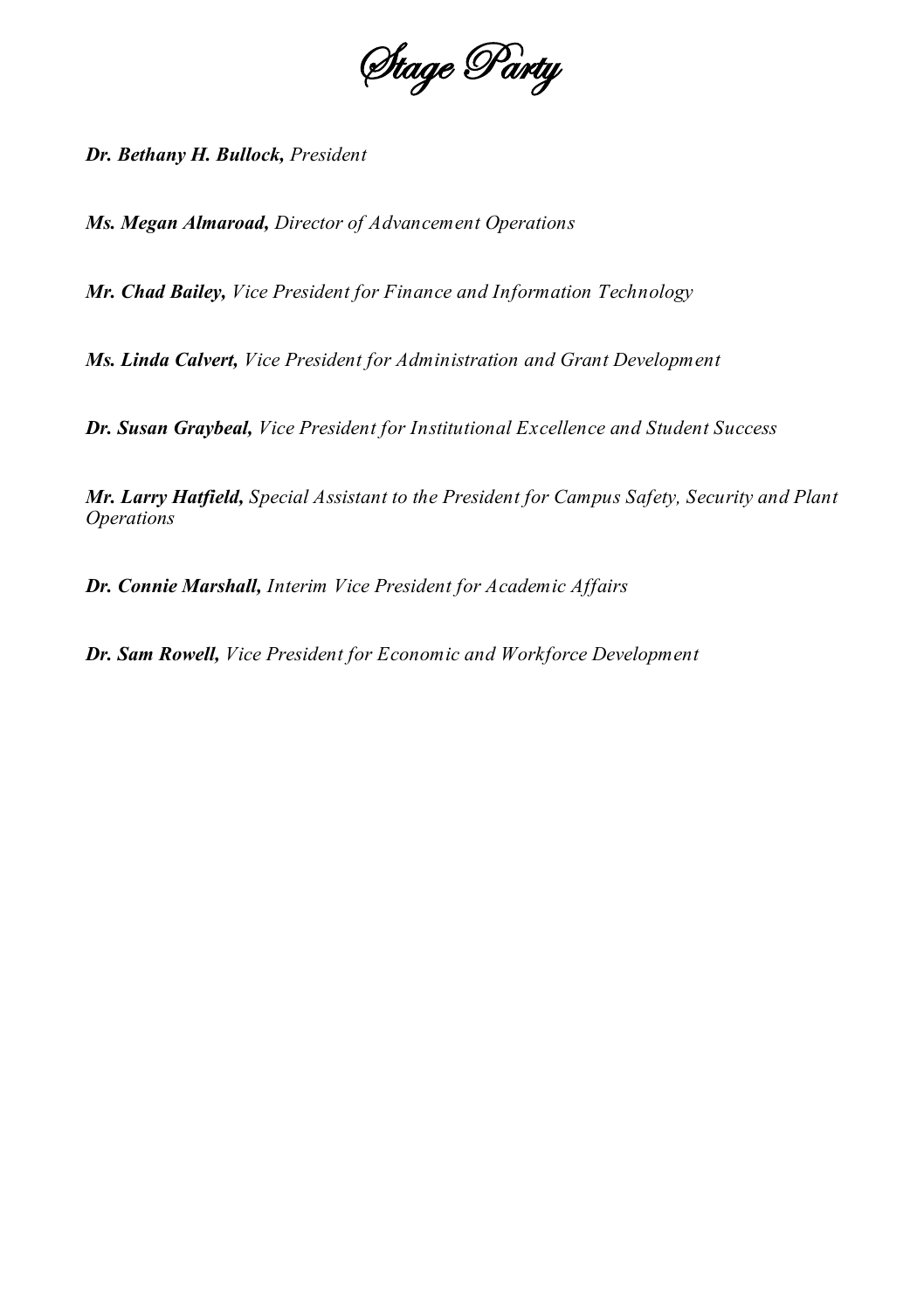Program for Commencement

### *Division of Behavioral & Social Sciences*

#### *9:00 a.m.*

| President, Northeast State Community College |
|----------------------------------------------|
| Dr. Xiaoping Wang                            |
| Dean of Behavioral and Social Sciences       |

| Professor, Speech |
|-------------------|

#### *Division of Health Professions*

#### *11:00 a.m.*

| President, Northeast State Community College |  |
|----------------------------------------------|--|
| Mr. David Bryant                             |  |
| Interim Dean of Health Professions           |  |

*Announcement of Degrees………………………………………………………...Dr. Richard Merritt Professor, Speech*

#### *Division of Humanities*

#### *1:00 p.m.*

*Presentation of Candidates…………………………………………………...Dr. Bethany H. Bullock President, Northeast State Community College Dr. Francis Canedo Dean of Humanities*

*Announcement of Degrees…………………………………………………………….Dr. Keith Young Associate Professor, English*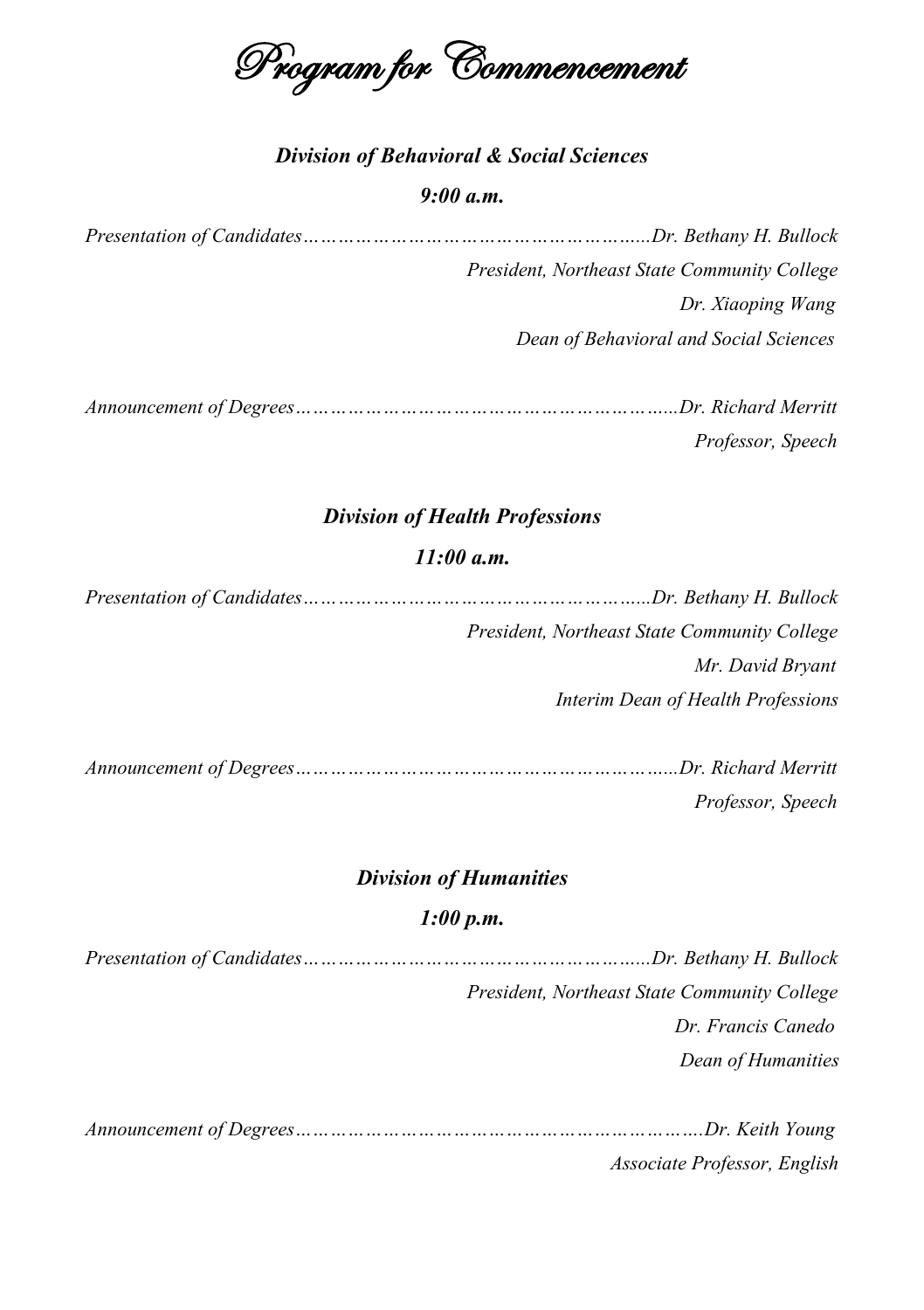Program for Commencement

#### *Division of Mathematics & Science*

#### *3:00 p.m.*

*Presentation of Candidates…………………………………………………...Dr. Bethany H. Bullock President, Northeast State Community College Ms. Malissa Trent Dean of Mathematics Mr. Christopher Hitechew Dean of Science*

*Announcement of Degrees…………………………………………………………….Dr. Keith Young Associate Professor, English*

#### *Division of Technologies*

#### *5:00 p.m.*

| President, Northeast State Community College |
|----------------------------------------------|
| Dr. Donna Farrell                            |
| Interim Dean of Technologies                 |
|                                              |
| $T = T$ , $T = T$                            |

*Announcement of Degrees…………………………………………………………….Dr. Keith Young Associate Professor, English*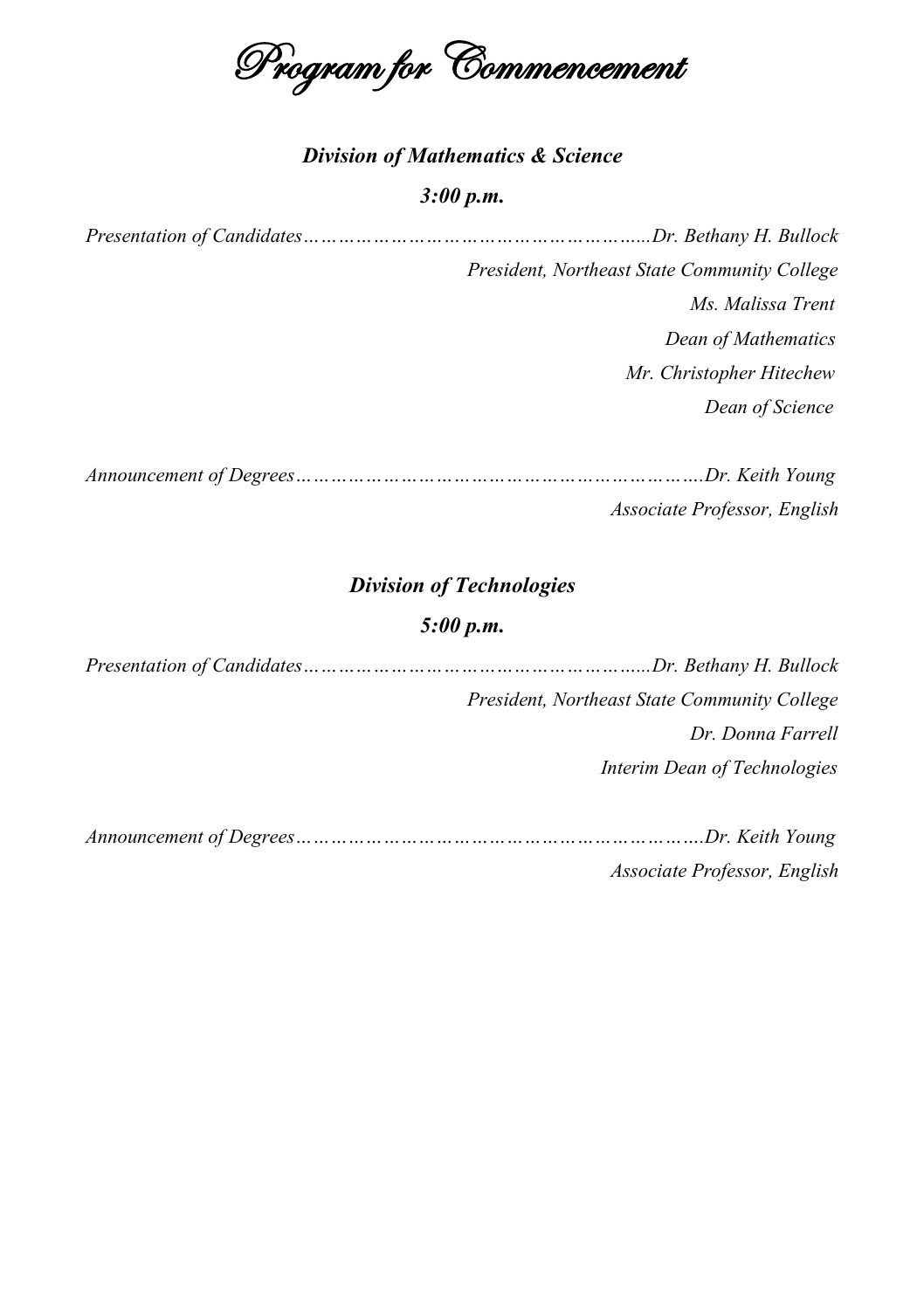Candidates for Graduation

## *Division of Behavioral & Social Sciences*

#### *Technical Certificate*

*Michelle Y. Arnett Nora B. Fagan Danielle Griffin Linda Jarrard*

#### *Associate of Applied Science*

*Carol Lea Adams Shannon Sheppard Angel \*\* Camlin Nicholle Campbell Zackary Christian Campbell Yaicy Campos \*\* Kristy Ann Chase Laura Josephine Coleman \*\*\* Austin Nathaniel Cooper \* Autumn Covington \*\* Jacob Aaron Cowan \*\* Amy Crawford \*\* Laura Caitlin Crowder Bryce Erickson \* Bailey Renee Ferguson Michael Fuller Riley T. Gordon Andria Danielle Griffin \*\*\* Joshua Hall James Hatley Kayla Gwennette Hatley Elizabeth Howington Summer Marie Hyden Allison Nicole Ledford Sarah Lloyd Trevor Scott Martin*

*Cayley Ashton Mccaslin Clarissa Ibarra Mendoza \*\*\* Emily Onks Matthew Perry \*\*\* Kathryne Elaine Pugh \*\*\* Miranda Salyer Cynthia Sampson John Andrew Sampson Austin Allen Schue Braeden Donavan Cade Sellers \*\*\* Jared Douglas Shelton Payton Smith Rae Janean Thomas Leah Whaley Garrett Austin Wright Sierra Jade Wright Tyler J. Yarbrough \**

#### *Associate of Science in Teaching*

*Alexis Shianne Bier \*\* Holly Grace Crawford \*\*\* Caitlin Cross \*\*\* Angel N. Cunningham \*\* Ashley Sue Eads \*\* Haley Fair \*\*\* Ellyn Catherine Ferguson Nakayla Ann Fink Shawna Rheagan Forrester \* Kaitlyn Garrett Mary Catherine Graham Payton Rae-Aynne Harter Sailor Keith \*\*\**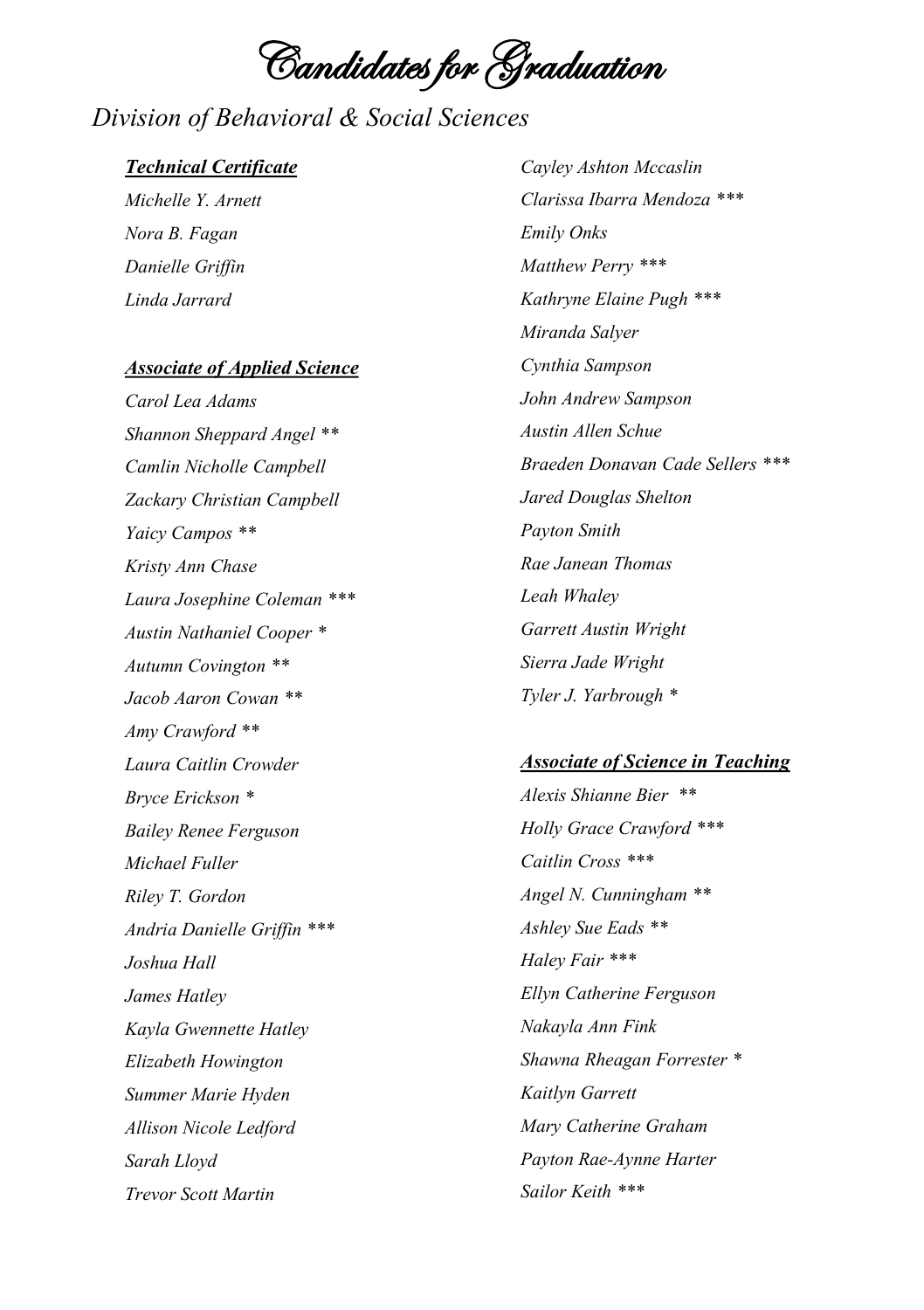## *Division of Behavioral & Social Sciences (continued)*

*Sarah Knight \*\*\* Marley McCoy \* Olivia McPherson Emily Marie Miracle \*\* Nicole Marie Perdue \*\* Leah Perkins \* Zachary Clifford Rice \* Caleb Bryson Rogers Hope Sabisch Gabrielle Vain \*\*\* Kaylee Grace Wilson Corey Peyton Wolfe \**

#### *Associate of Arts*

*Courtney M. Adcock Dakota James Booth Holle Denton-Miller Aimerance N'Sapo Hannah Elizabeth Peters \*\*\* Randy Lynn Salley Jennifer Cobble Stout*

#### *Associate of Science*

*Christopher L. Alexander \*\* Evan Alvarado Jessica Lorelle Anderson Delaina Ann Arnold Erika Leanne Ashford Taylor B. Baldwin Alexandra Ball Miranda Paige Barbe \* Azaria Cathryn Barnett Haley Elisabeth Barnett \**

*Jaelan L. Bassham Haley Bishop James Bishop Isaac Corban Bleckley Morgan Bobbitt \*\* Austin Robert Boozer Kelly E. Boyd Logan Bradley Nicholas Ray Bristol \* Jonathan Browder \*\* Anastasia Brown \* Christopher M. Browning \*\* Josh Brumit Charlene L. Huggins Burmeister Grayson Byrd Carmen Cecelia Calderon Dennis McLain Carlton Virginia Carrier Sarah Ruth Carroll \*\*\* Sarah Carter Timothy Alaxander Cassidy \*\* Joshua Adam Chess Madison Bailey Church \* Savannah Leigh Church \*\*\* Kaitlyn I. Clark Shannon Kris Clark Megan Nicole Cline Betty Richelle Conley \* Briana Ashley Cox \* Tara Leigh Cox \* Mary Louise Crall Jaycee Lynn Culbertson \*\*\* Sherry Lee Chantelle Dakin*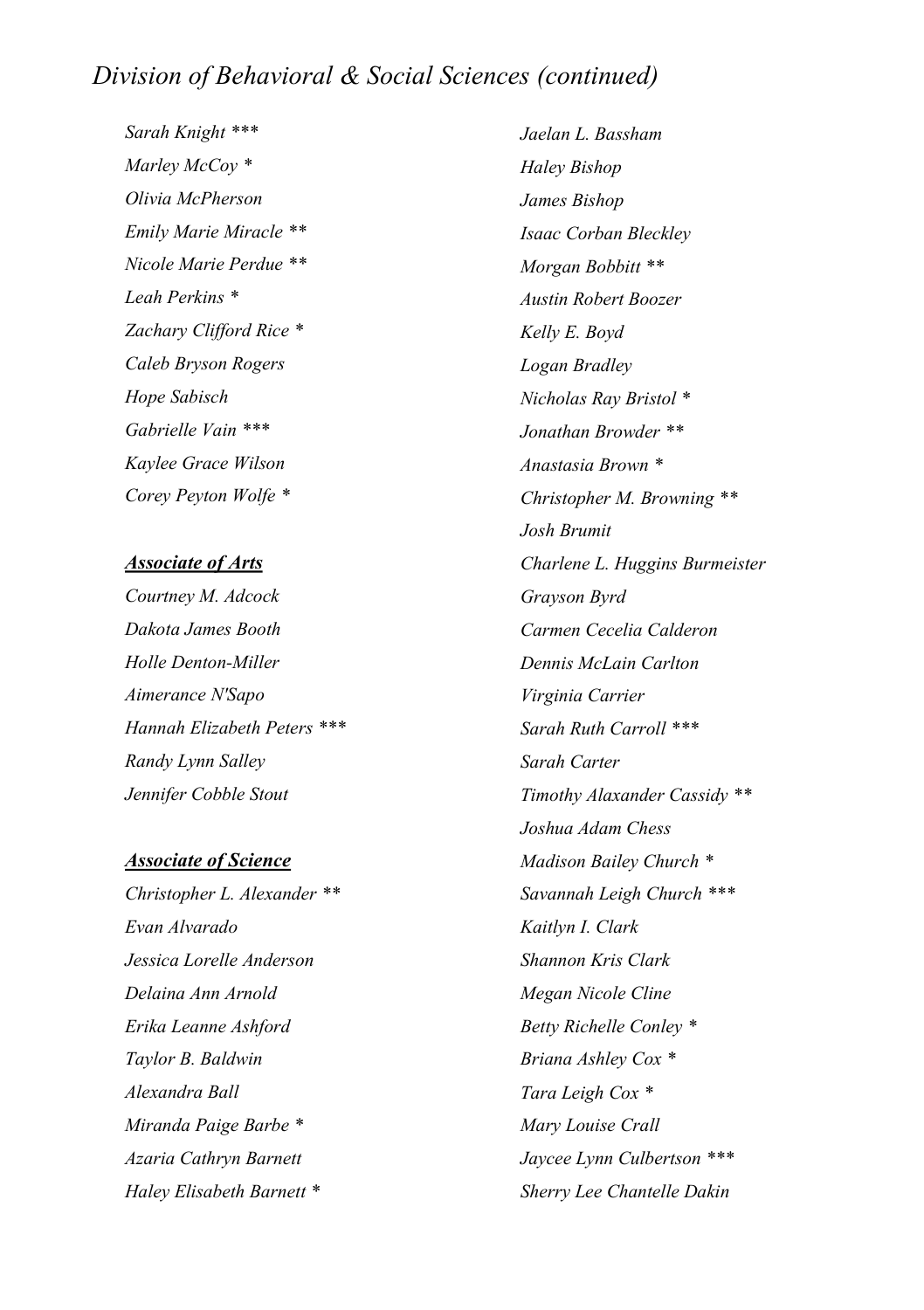## *Division of Behavioral & Social Sciences (continued)*

*Drake Daniels \* Justice E. Dawson Kayla Dillow Morris V. Dorley Adrianna Kamille Dover Amber Danae Dugan Kelly Dugger \* Starlisha Marie Dugger Hope Everhart \*\*\* Missy Dawn Fagan Melanie Nikole Fischer \*\*\* Hannah Lynn Foran Brittany Fox \*\* Everett Matthew Fraley Marshall Golden Karen Beth Gouge Whitney Amber Gragg Denise Gross \*\*\* Amy Leigh Hale \* Caleb Scott Hamilton \*\* Carrie Marie Rasnick Hardy \*\*\* Clayton John Harkleroad Jacob Harr Jacob Harrell Rebekah Hartley Alicia Starr Heatherly Sydney RayAnn Helton Garrett N. Herron Logen Steven Hickman \* Laken Renee Higgins Haley Dalaina Hightower Alexis Lynn Hill Benjamin Walker Hoilman \*\*\**

*Breanna Rae Holsclaw Bailey Christine Houser Ziggy Howell \*\* Nathan Huddleston Dalton Cole Hunt Alexandria G. Johnson \*\*\* Kayden Lee Johnson Katilyn Jones Morgan Jones \* Brooklyn Faith Ketchum Brayden C. Lane Madison Grace Lasater Taylor Laughren Sean Lewis Daniel Lee Loveless \* Gabriela Lozano Kailey Magiera \* Samantha N. Maney \* Natalie McConnell Matthew McCoy Melanie Danielle Miller \* Samuel B. Miller III \* Whitney Moore \*\*\* Lindsey Mullins Sharon Mullins \*\*\* Brant Andrew Newcomb \* Ethan Norman \* Katie Jo Norris \* Jacob Russell Orr \* Megan Parker Robin Peterson \*\* Kalynne Pretko Isaiah Jacob Quaintance \**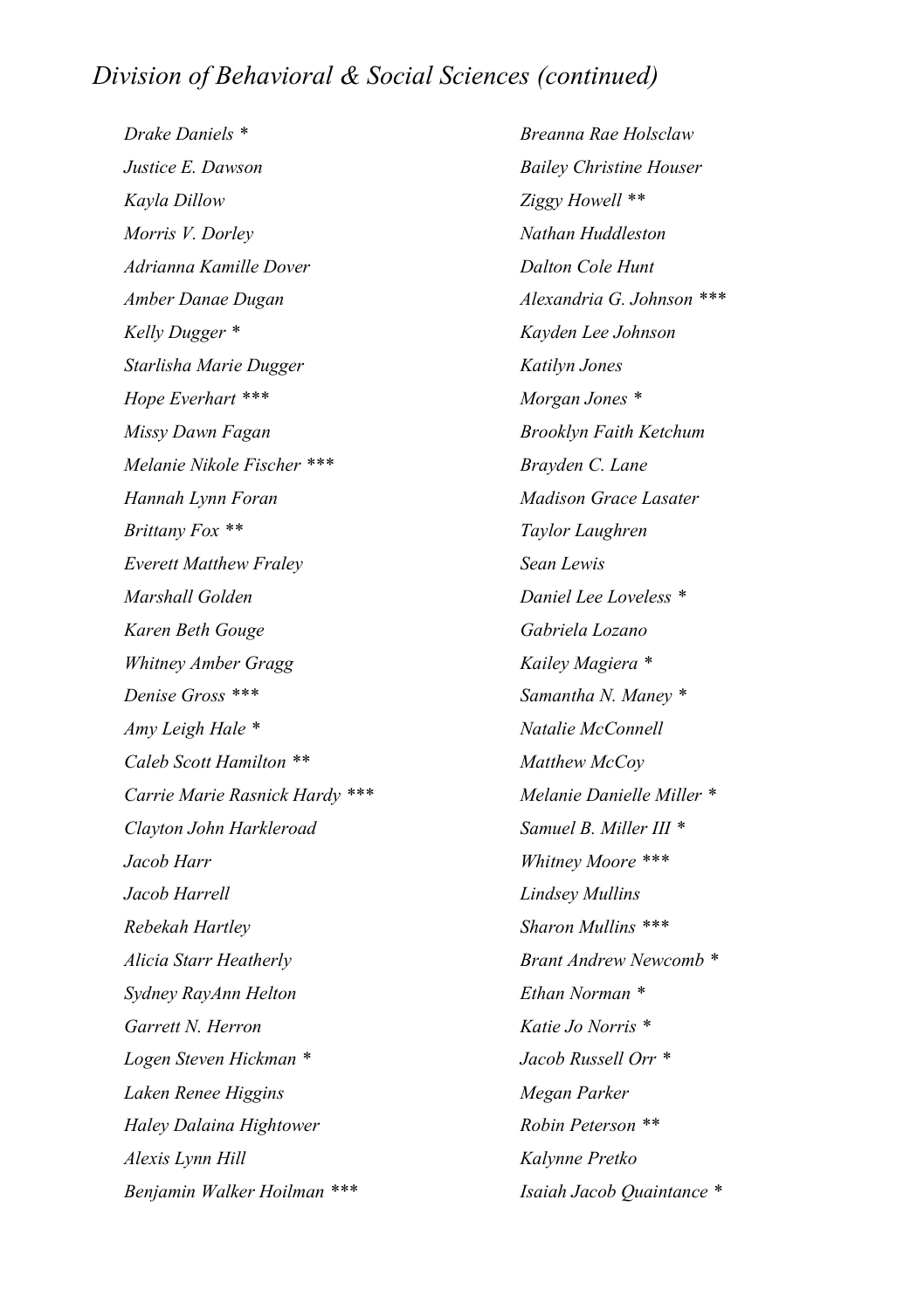## *Division of Behavioral & Social Sciences (continued)*

*LeEric Ramos Hannah Randolph \* Luke Rash Caleb Ratliff Rachel Lalan Reynolds \* Regina Richardson \* Ashleigh Rider Tommy Rivera Logan Matthew Rivers \* Abagail Marie Robinson Justin Lee Rodeback \* Brittany Nicole Rowell \*\* Emilyann E. Rutherford Taylor Sanders \*\* Hannah Saulsbury \*\*\* Angela Woodby Savage Teresa A. Scott Braeden Donavan Cade Sellers \*\*\* Sandra Ivette Serra \* Kayli Shelton \* Heather Shipley Alexandria Shuler Jeremy Ryan Carson Sigmon Cheyanne Cokelle Tanna Wheelock Smith \* Jenny Lynn Smith Kayce M. Smith Sam Sparks \*\*\* Sydney Michelle Sparks \* ◊ Nicholas Starke Samantha Renee Steffey Anna Stephens Misty Love Stidham \* Raegan Jameson Stone \**

*Bryeanne Nichole Stork Lauren Suder \* Josie Demetria Tate \*\* Madison Tate \*\* Zachary James Taylor Hannah Marie Thompson Richard Scott Umberger Nicole Marie Veta \*\*\* Alyson Kay Volkman Madeline Wagner \* Tayzah Monique Walker Traci Bowers Ward \*\*\* Sarah Catherine Watkins \*\* Cheyenne Weems \* Tiffany Hope Williams Emily Ann Winters Brandy Nicole Wise \*\* Hallie Wright \*\* Isaac Gregory Yankee Sarah Elaine Younce \*\**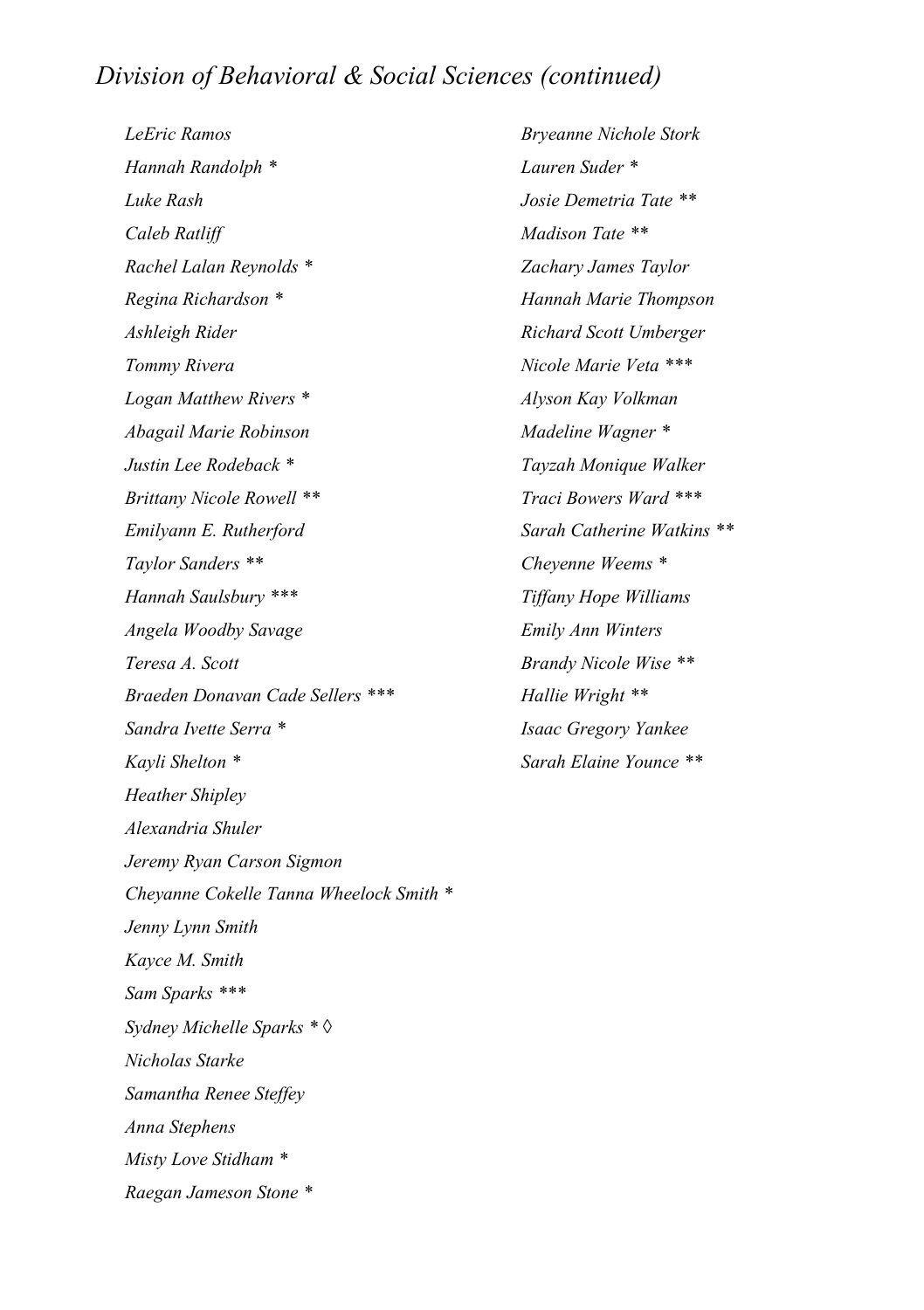## *Division of Health Professions*

*Technical Certificate Hannah Rhea Arrowood* ♦ *Ronald Bayens Jessica Buchanan Sarah Grace Countiss Mary Sue Cunningham Kristi Ellenbecker Mayra C. Garcia Caitlyn Nicole Glover* ♦ *Austin Hardin* ♦ *Casey Hendrix José David Herrera Joshua Alexander Jones Jennie Nacole Lively Riley M. Lowe* ♦ *Justin W. McCurry* ♦ *Angel Marie McGrady Matty McKee* ♦ *Paul Moody Emily Selle* ♦ *Rebecca Cheyanne Snipes Kayla Winfield* ♦

#### *Associate of Applied Science*

*Sarah D. Adkins Breianna Danielle Allen Hannah Catherine Alonzo Brandy Nicole Anderson Macey Elizabeth Anderson Meagan Hope Aughe \*\*\* Brittney Marie Babb Victoria Faith Barnett Stephanie Barnette*

*Shannon Nicole Beckett Katherine Benton Hannah Bewley \* Courtney E. Bishop Brandy Blair Marissa Courtnie Bowery \*\* Jerika Danielle Boyd Tandy Michelle Bradley \* Nathaniel Allen Bragg Grace Branch Meghan Marie Brown Gage Broyles* † *Courtney Rachelle Childress Whitney Lea Childress Marissa Elaine Christian Monica Brianne Clark Emily Faith Clawson Eric Clayborn \* Summer Cleek Kimberly Coffman Kevin Brooks Colbaugh \* Olivia Collier* † *Cheryl Lucinda Curl Mary Darby \*\*\* Bradford J. Davis \* Mara Denise Diaz Gil \*\* Daouda A. Diomande Samantha Lee Dishner Mikeala Anne Dodson Monica Parilee Edmiston \* Brianna Elam Abigail Marie Eleas Mary E. Elliott \*\*\** †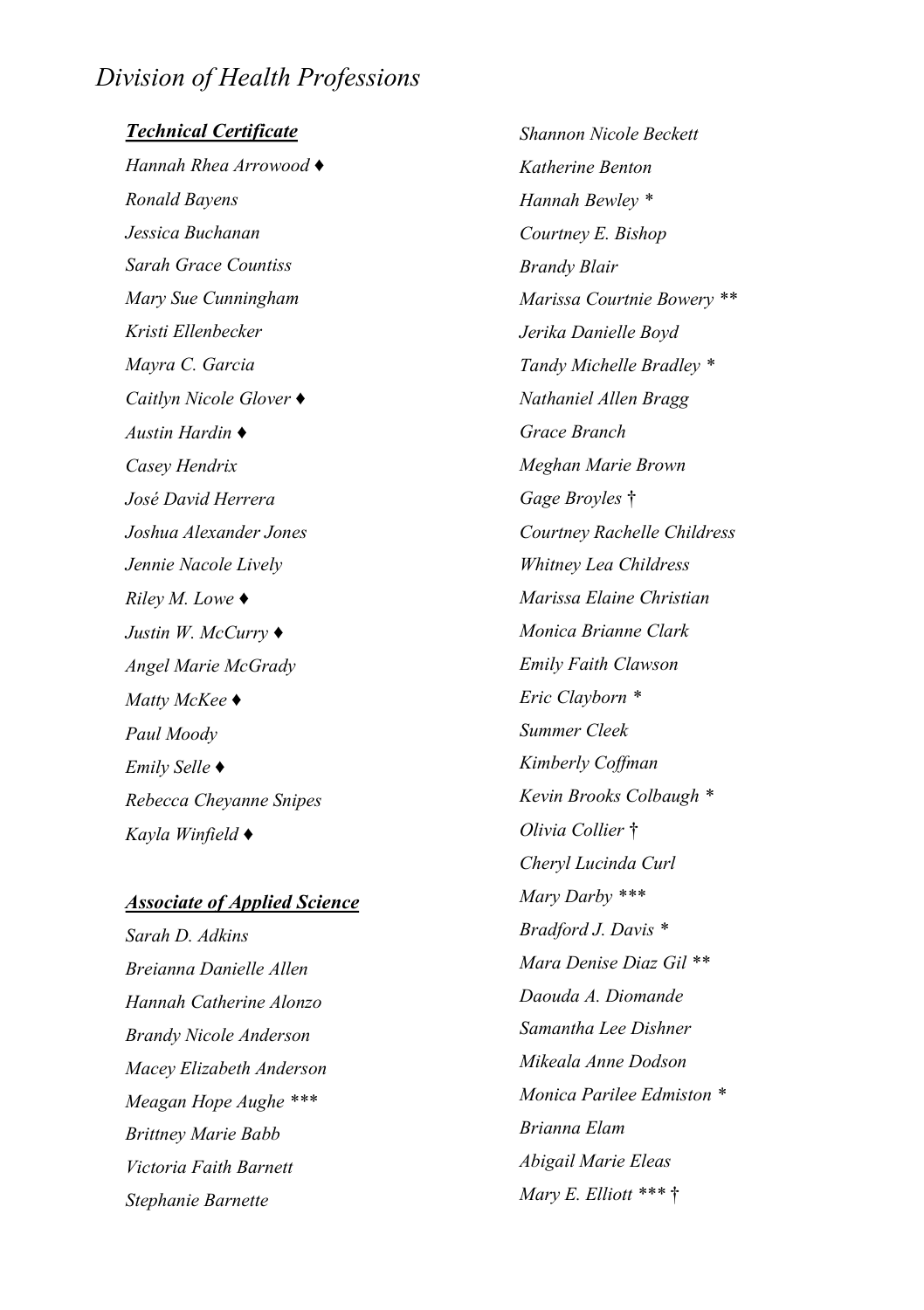## *Division of Health Professions (continued)*

*Karen Denise Erickson Elizabeth R. Evans Jeremy Emanuel Everts LeeAnne Michelle Faust Robin Lou Fee Meagan Elizabeth Ferguson Allison Fritts Tiffany Paige Gore William Grant Green Lyndsey Greenlee* † *Chelsea Guinn Clarissa Madison Guinn Whitney Gunter \* Kenedi Harrison Alycia Hensley Dianna R. Higgins \* Misty Michelle Hite Cheri Hodge April Hodges \* Rebekah Leah Honaker Sarah R. Hooker Ganelle Vivian Hooks Elizabeth R. Horton \*\*\* Megan Dawn Hamer Horton \* Elizabeth Leigh Howe Haley M. Huffman \*\*\* Karen Elizabeth Hughes Shelby Alexus Hughes Daniel Edward Hunt Lisa Hutton Shea Elizabeth Huyard Muna A. Jarrar Elizabeth Johnson \*\**

*Breaca Elaine Judd \*\* Laura Lynn Kelly \*\* Monica Lynn Kiger \* Michelle Killian \* Tyler Kleiboer Jacob Krutak \*\* Corrin Mikael Gretta Lambert William Chad Leedy April Lee Leonard Jessica Nicole Linkous \*\* Erica Marie Lowe \*\*\* Faith Leandria Lowe \* Morgan Mallasch Sydney Markland \* Kaitlynn Twila McInturff Stephanie N. McInturff September Renee McKinney Madison Montana Meade Taylor Mellons Elizabeth A. Merritt Jon Paxton Metheny \* Bonnie Tina Miller Donald Miller Carson Blake Moore Heather Dawn Mullikin Alexis Sierra Mullins \*\* Ashley Cheyenne Mullins \* Nikisa Brooke Nichols Nancy Nova Amanda O'Bannon Kasey Michelle Osborne Crystal L. Page Emily Ann Palacios \**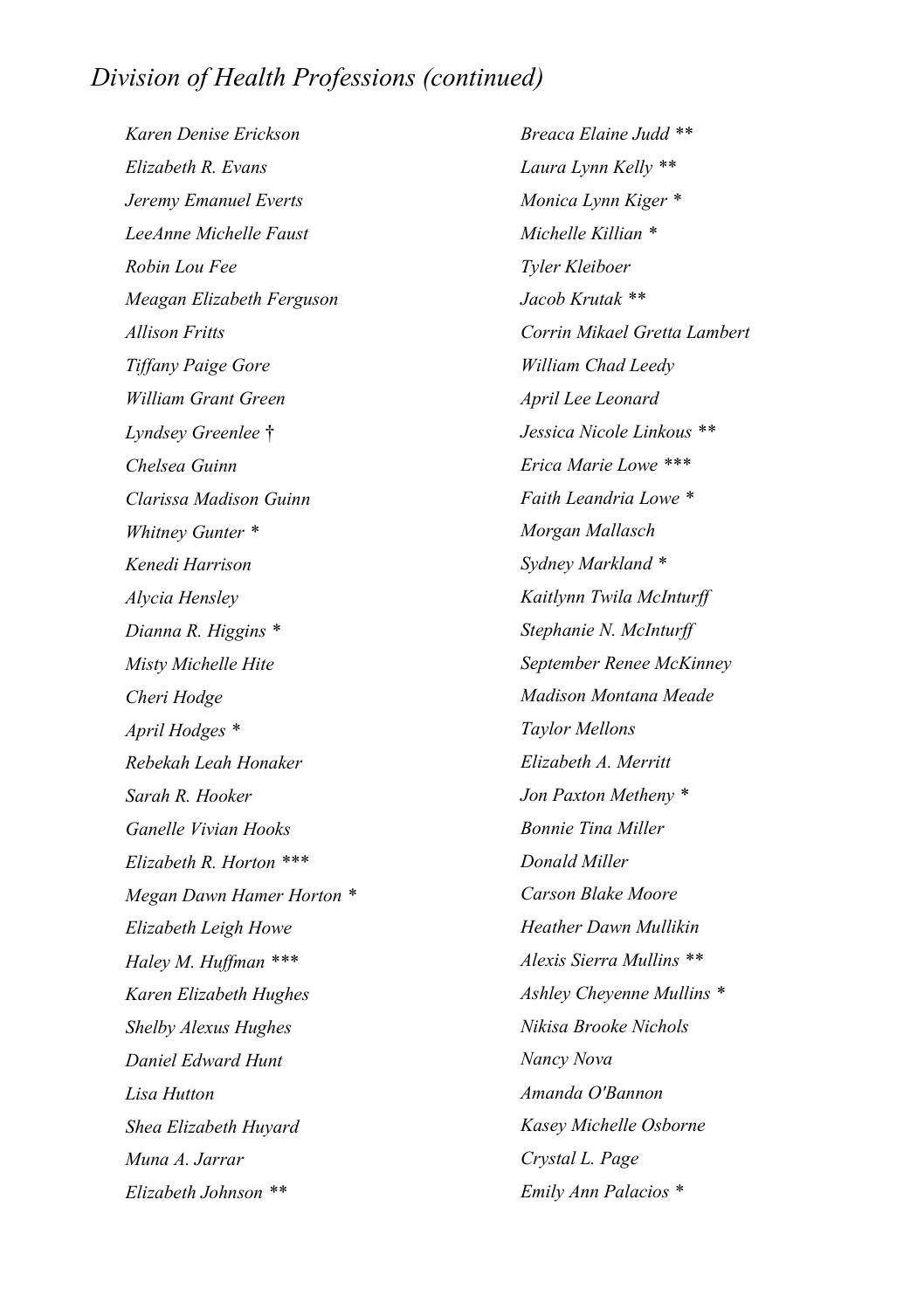## *Division of Health Professions (continued)*

*Malia Cheyenne Palmer McKenzie Peavler Teri Nicole Phillips \*\*\* Lyndsey Erin Pilkenton Emily Brooke Poe \* Sabrina Marie Potter Heather Jordan Powell May Angela Prewitt Mya Danielle Priester Sydney Leann Puckett Skyla Rachel Rafuls Jessica Ramirez Hannah Ramsey \** † *Brittany Nicole Reed Ashley Nicole Richardson Jacque M. Riddle Skylar Roberts Lauren Elizabeth Roller \* Madison Dawn Ruff Ana Cristina Sahagun Abby Camille Salyers Nicholas A. Santiago Morgan Saulsbury* † *Felisha Nicole Sawyer John L. Sells Emily Mae Shell Regan Brooke Shell Tammy Shifflet \* Alexander Clay Sigmon Lisa Simonson* † *Alishia Danielle Sluss Cassidy Jo Smith \*\* Kathryn M. Sorrow*

*William Jameson Sprinkle Ashley Stacy Haley Stanley Jessica Stidham* † *Austin Kendall Sutherland Emma Swiney \*\** † *Jose Juan Tavarez Courtney Thomas Tina M. Thomas \*\*\* Savannah Tipton* † *Robert Edward Turner Sydney LeeAnn Turner Alexis Umbarger Lindsay Colleen Vance \* Michaelle Waldrep \*\* Shawna G. Waldron \* Hallie Walters Abigail Lynn Walton Deidra Weaver Cody L. Webb Emily Lynn Webb* † *Amanda Dawn Widener Rebecca Rae Williams Tenille Leigh Williams \*\* Allison Winfield Jamie Leanne Witt Ophiela Wooden* † *Angela Yeager*

*Victoria Young*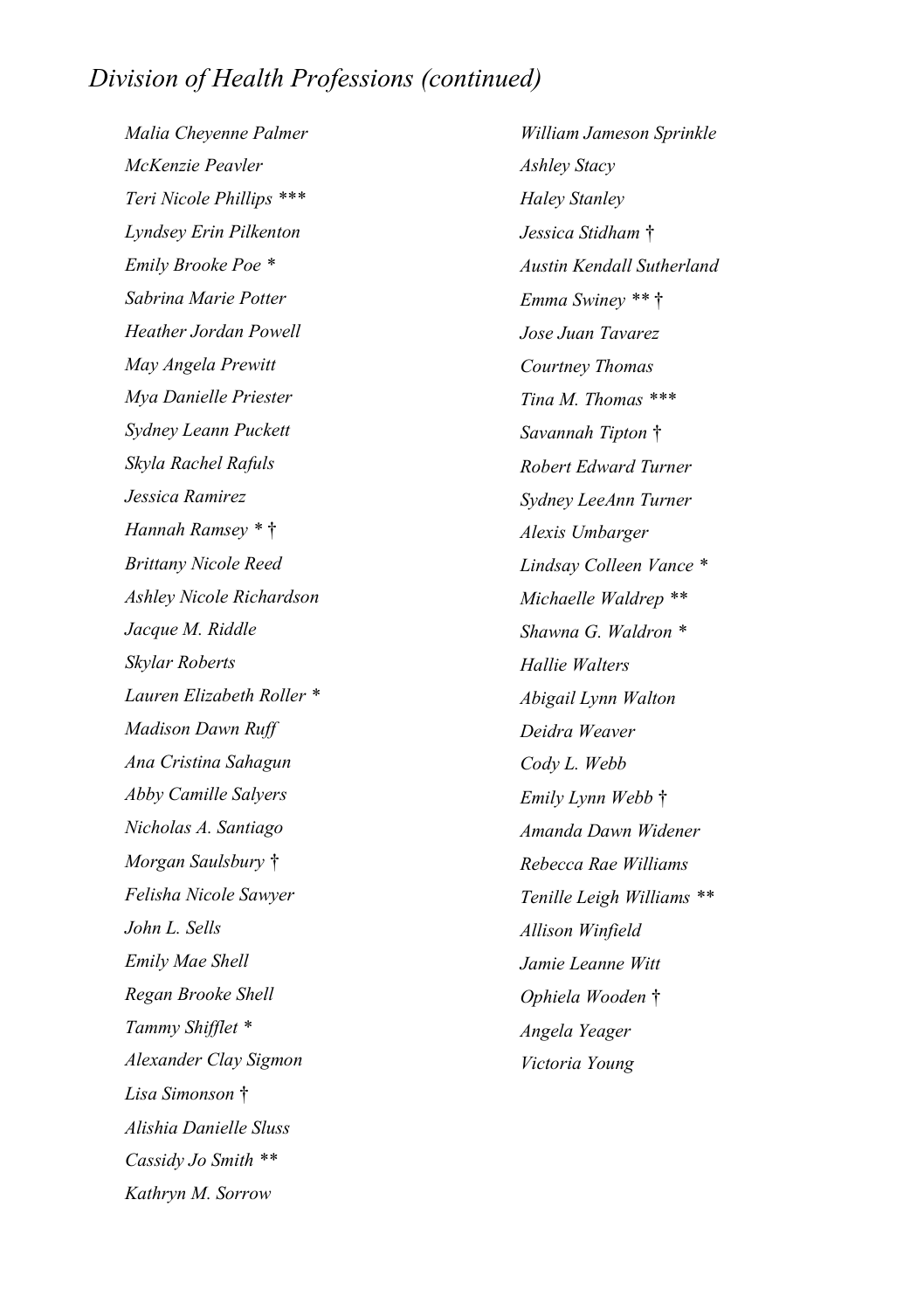## *Division of Humanities*

*Associate of Arts Courtney M. Adcock Jimmy Barr Barbara Bell \*\*\* Daina Lyanne Blohm \*\*\* India S. Cox Gabriel Davis \* Alyssa C. DeLoach Rachel Evans \*\*\* Dwayne Fitzgerald Brandon Fleenor \*\* Dawson Hensley Teresa Huskins \* Abigail Marie Ignace \* Kenneth Lane Hanna Marie Martin \* Lake Madison Lane Meade Shaylee Pease Erika Nicolle Perez Cortazar \*\*\* Abigail Robinson Jenna Diane Sadler Yuliya Soboleva Kassandra Van Roosendaal \*\*\* Ayla Jaye Welch Cameron Chase Wilhelm \**

#### *Associate of Science*

*Emily Akers Makayla D. Allen \* Lorrie E. Anderson \* Adam Ryan Arrington \* Paul M. Arrowood \*\*\* Michael D. Baggett*

*Kacy Barbour Sienna Barger Kattie Nicole Barnett Misty Lynn Barnette Brianna Elaine Marie Beverly Jessica Bingham Taylor Bisanti-Fish Kelsey Blankenship Rebecca Celeste Milhorn Blevins Leighanna Lauren Bond \*\*\* Saundra Michelle Booher Caleb A. Boyd \*\* Jamie L. Bradley \*\* Ashley Bray Mary K. Bright \*\*\* Melinda B. Bright Ashley Broadway Sarah Elizabeth Brown Toby Brown Saianne Lyn Bryant Celeste Buckles Daniel Buckley \* Ethan Burger Beverly Byers \* Avery Byrd \*\* Katherine Byrd Lisa A. Campbell Jody Scott Camper \*\*\* Lora Cardenas \*\*\* Emma R. Carr Nayeli Castillo-Villalpando Leslie Chatten \* Joshua Adam Chess*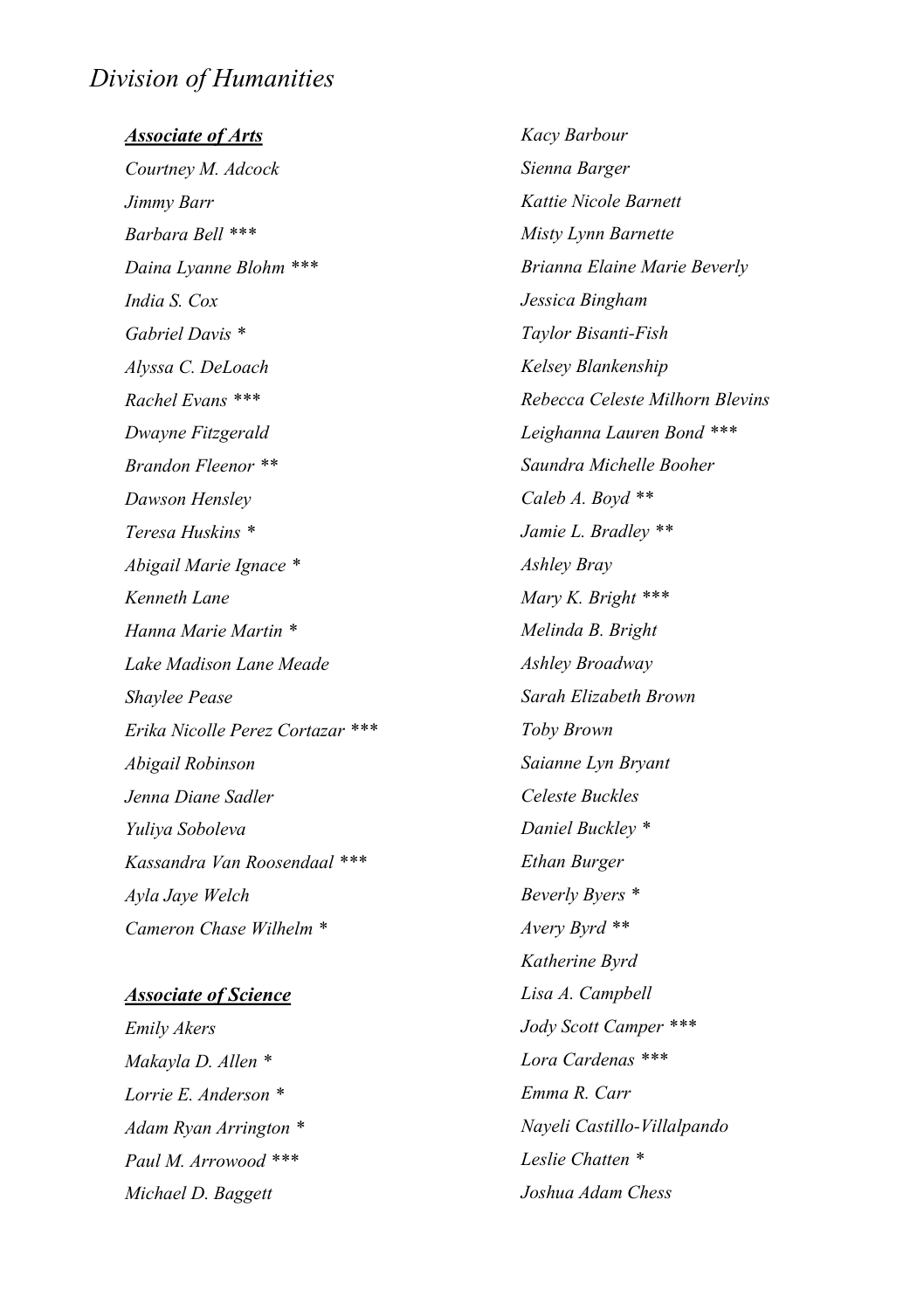*Joshua Childers Summer Childress Rachel Nicole Clark \*\* Shannon Kris Clark Taylor Clear Noah C. Clevinger Sierra Marie Clifford Ceara Michelle Cogan \* Megan Demarith Collier \* Philomene F. Coly \* Deborah Michelle Cook \*\*\* Meghan Cordoza \* Riley Elizabeth Cosgrove \*\* Kimberly Courtner Bethany Drew Cox Brianna Faith Cox Jillian Cox \*\* Chloe Lynn Cradic Linda A. Crowe Amanda Cutshall Nicholas Tyler Dalton Catharine R. Davenport Jessica Davis \*\*\* Noah Davis Todd A. Davis \*\* Hannah F. Dickenson Sarah Kaye Dickson Cody Alan Dishner Brooklynn C. Dixon Cheyla C. Downing Kiera Quinn Dudley Garrett Dyer \* Tonya L. Dykes*

*Michaela Lynn Edwards Jacob James Eggleston \* Nora B. Fagan Hope Farmer Tiffany Fee Joshua Aaron Fortune Avellina B. Fowler Gracyn LeeAnn Fox \*\*\* Kaitlyn French Rebecca L. Garland \* Joshua A. Garner Alyssa Nicole Giles Abby Gillenwater Andrew Logan Gilley Lauren Ashley Gilliam \* Alexis Glover \*\* Kaleia N. Godsey Ethan Graham Melanie Shannon Gray \*\* Stephen Michael Greenwell \*\* Danielle Griffin Heather Griffith Katie Rose Grindstaff Anita Gross Brandon E. Guinn Courtney Hall Odessia L. Hamm \*\*\* Evelyn Esther Hardy Joseph Harmon Abigail Grace Harmon Melissa Mae Harmon \*\*\* Raven Rhianna Harp Nicholas Tyler Harrison*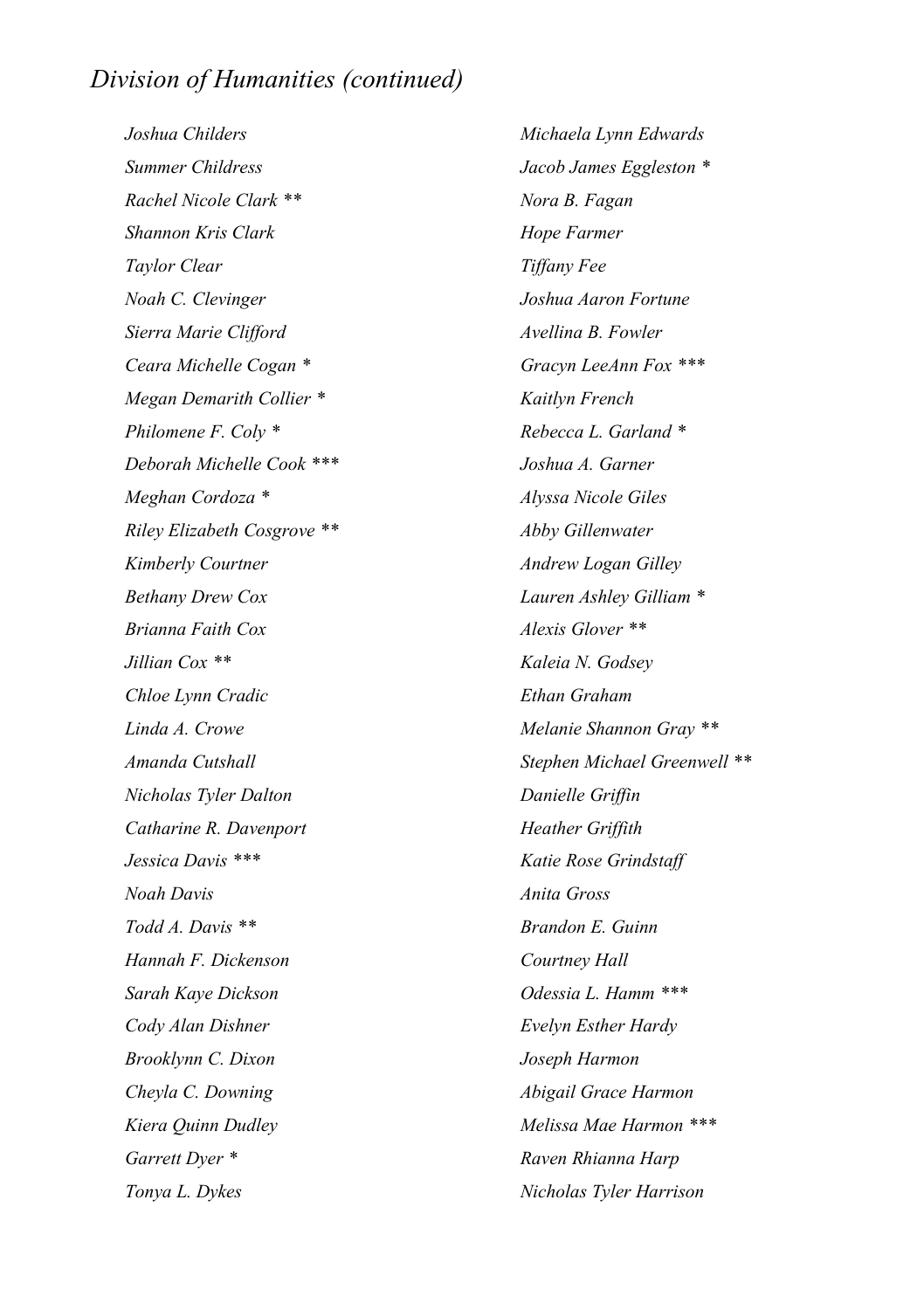*Jacob Chase Hartsock Devon J. Hasel \*\* Brittany Shay Haynes Seth Jordan Henley \*\* Ashlee Hensley Alyssa Herring Kristi Hills \* Cassidy Hilton \*\*\* Daniel S. Hodgson Jackson Lee Holbrook \* Tyler T. Hooks Jalynae Vanessa Danielle Hopson Celia Howard Daniel E. Hunt Warren A. Hunter Melinda Hurley Lester Wade Huskins \* Avery Hutchins \*\*\* Kaley S. Hutton Lakyn Sierra Ison \* Gabrielle Anne Johnson Jacob Lawrence Jones Jessica A. Jones Mackenzie Grace Jones Marissa Jones \*\*\* Stephanie M. Justice Joseph George Juszak \* Madelin Kaser Joshua Ryan Keefer Michelle Killian \* Jacob Ray Kinch \*\* Melissa Kincheloe Kaylee M. King Shelby King \*\**

*Trevor Young Kistner Madison Lynn Kitto Whitney Kitzmiller Kyle J. Kotowski Courtney Rachell Krebs Elizabeth Leann Landore Daniel Lane Zion C. Laoo \* HolliJay Lee Lawson \* Joseph B. Lemmon \* Dillon Leonard \*\*\* Hunter Leonard \* Mackenzie Leonard \*\*\* Justice Isaiah Lewis Brekti Lijam Jazmin Nicole Lopez \* Daniel Lee Loveless \* Emma Caroline Lowe Garrett Lowe Katherine R. Lowe Brynne Gabrielle Zhang Lucas \*\*\* Emily Luther Jevonte Lyons Emily Elizabeth Manis \*\* Gavin Matthew Mann \* Tina L. Markson \*\*\* Hanna Marie Martin \* Hannah Marie Martin Katelyn Allison Martin Molly Martin \* Ashlyn Matherly Ashley May \* Martin Luis Mayse \**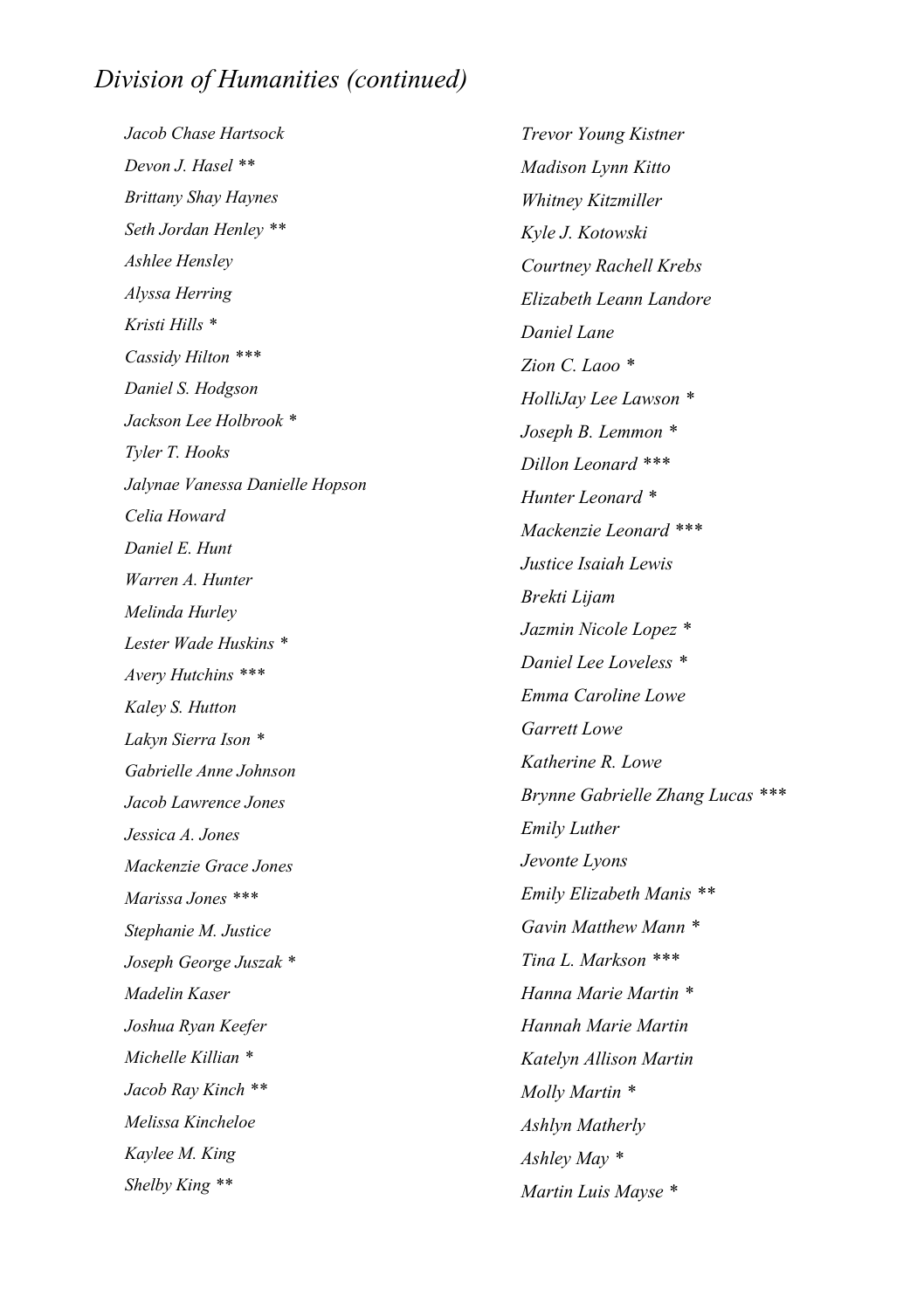*Lindsay Ann McAuliffe \*\*\* Haleigh McClain Amber Lynn McCollum Natalie McConnell Brandy N. McDaniel \*\*\* Emily McDavid Jessica Watkins McDavid Nicholas McGinty Andrew Carson Meredith Hailey Faith Messier Ashley M. Miller Kimberly Perry Miller \*\*\* Madison Miller \* Makayla Leeanne Millner Emily Mingle Heaven Minor Makayla Yvonne Mitchell \*\*\* Denine Elizabeth Mixon Pamela O. Morelock \* Anthony Morrow Denver Moses Alyssa Mullins \*\* Hunter Wayne Mullins \*\* Kara Nicole Mullins \* Sunnie Grayson Faith Mullins Zandra Marie Mullins Grace Anna Murray \*\*\* Marilyn M. Murray III \*\* Stone Owen Nelson Kayla Rebecca Nichols Amy Marie Nickles \* Randall Eugene Nickles Nathan Wayne Norris \*\**

*Melissa Odom Heather Lynn Osborne Allison Brooke Owens Shianne Lynn Pappas \* Megan Parker Christina Leah Parks Matthew Henry Parvin \* Amy Danielle Patrick Anika Louise Perkins McKenzie Peters \*\*\* Opal K. Phelps \*\* Meredith Ashleigh Phemister \*\*\* ◊ Garret L. Phillips Kayla Pittman Raegan Cheyanne Poland \*\* Mellissa A. Potter Savannah Ashleigh Price \* Autumn Jade Quintanilla Joseph M. Ranegan Elizabeth Rankin Dakota A. Rash Mandy M. Ray Kyle Rayos Hannah Nicole Reasor Michaela Rashell Regester Madison Noelle Rice \* Kelsey Brooke Riggs Casey Robbins Brianna Jordan Rogers Kelsie L. Rose Trey Rosenbalm Brittany Nicole Rowell \*\* Hannah Faith Russell*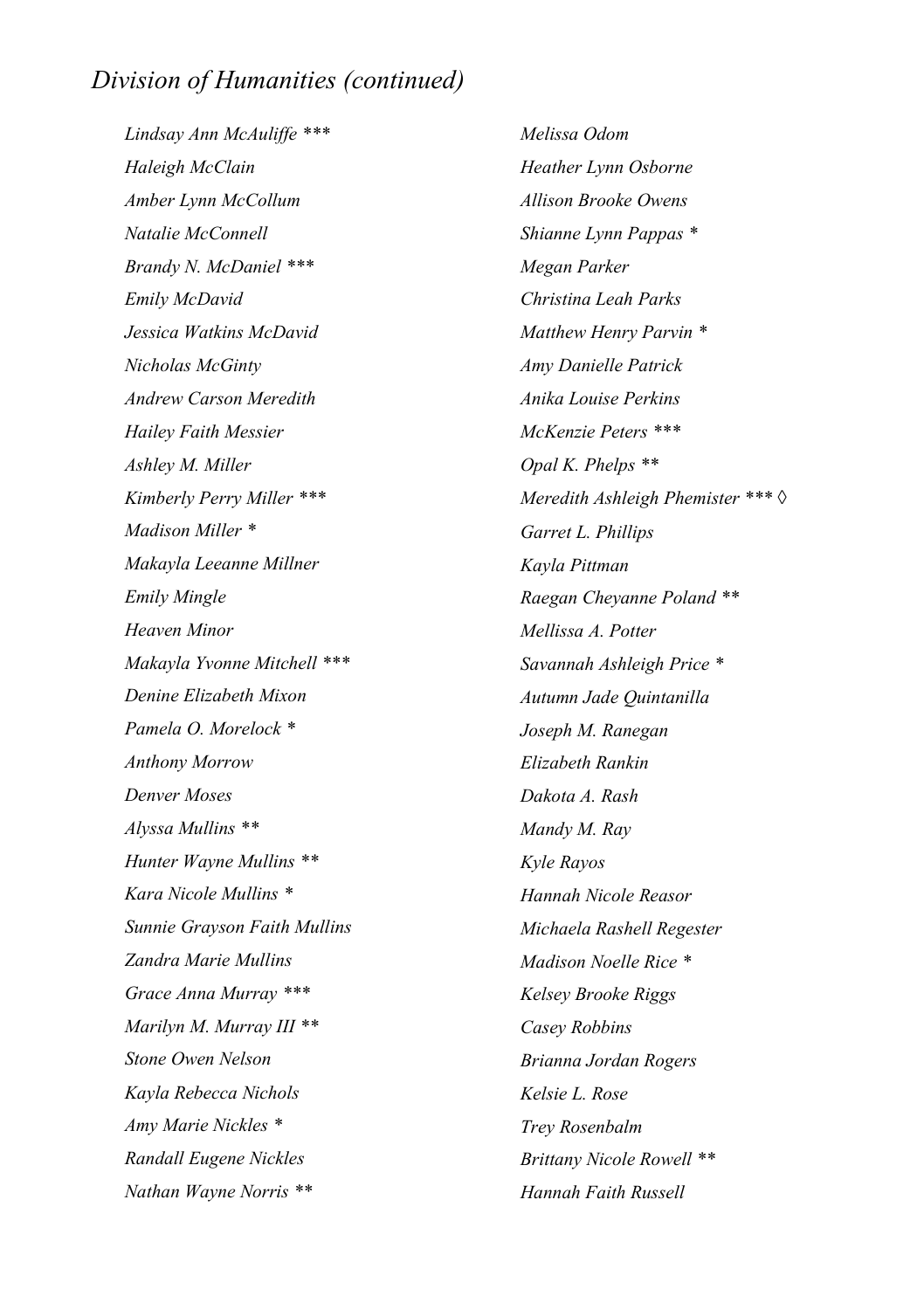*Emilyann E. Rutherford Maggie Rutherford \*\*\* Sydney Rutter \*\* Samantha B. Sabin Chloe Brianna Salyer \*\*\* Connor Salyer \*\*\* MacKenzie Sanders \*\*\* Saqqara Scott \*\* Ashley Sharpe Ashley Shepard \* Donna Shepherd Hannah B. Shepherd \*\* Bria Simpson Lillie Nicole Skelton Aaron Matthew Jameson Smith \*\* Austin Geoffrey Benjamin Smith Taylor Anne Smith Taylor Brooke Smith Corey S. Spears Masey Brooke Spires \*\*\* Kayla B. Sproles Leandra Stanley Matthew Robert Stanley \*\*\* Makayla N. Stinson Lake C. Street \* Brittany Nichole Tanner Ciera Tate Rachel Taylor \*\* Ciara Mackenzie Tipton Jacob Ridge Toombs Alicia Trent Jaidyn Nicole Trivette Kaitlyn Danielle Vaughn \* Nicole Marie Veta \*\*\**

*Aubrey Peyton Vincent Julissa Virgen Taylor L. Wallace Landon I. Ward Jordan Lashea Waycaster Schuyler Weatherly \* Alyssa Grace Weems \*\*\* Audrey Grace Williams \* Joseph Williams Emily Nicole Wilson Dustin Winters \* Annie Worley \*\*\* Shannon Denise Worley Nathan Robert Wurmser* † *Cooper P. Wyatt Ashley Yates Rylee Nicole York \**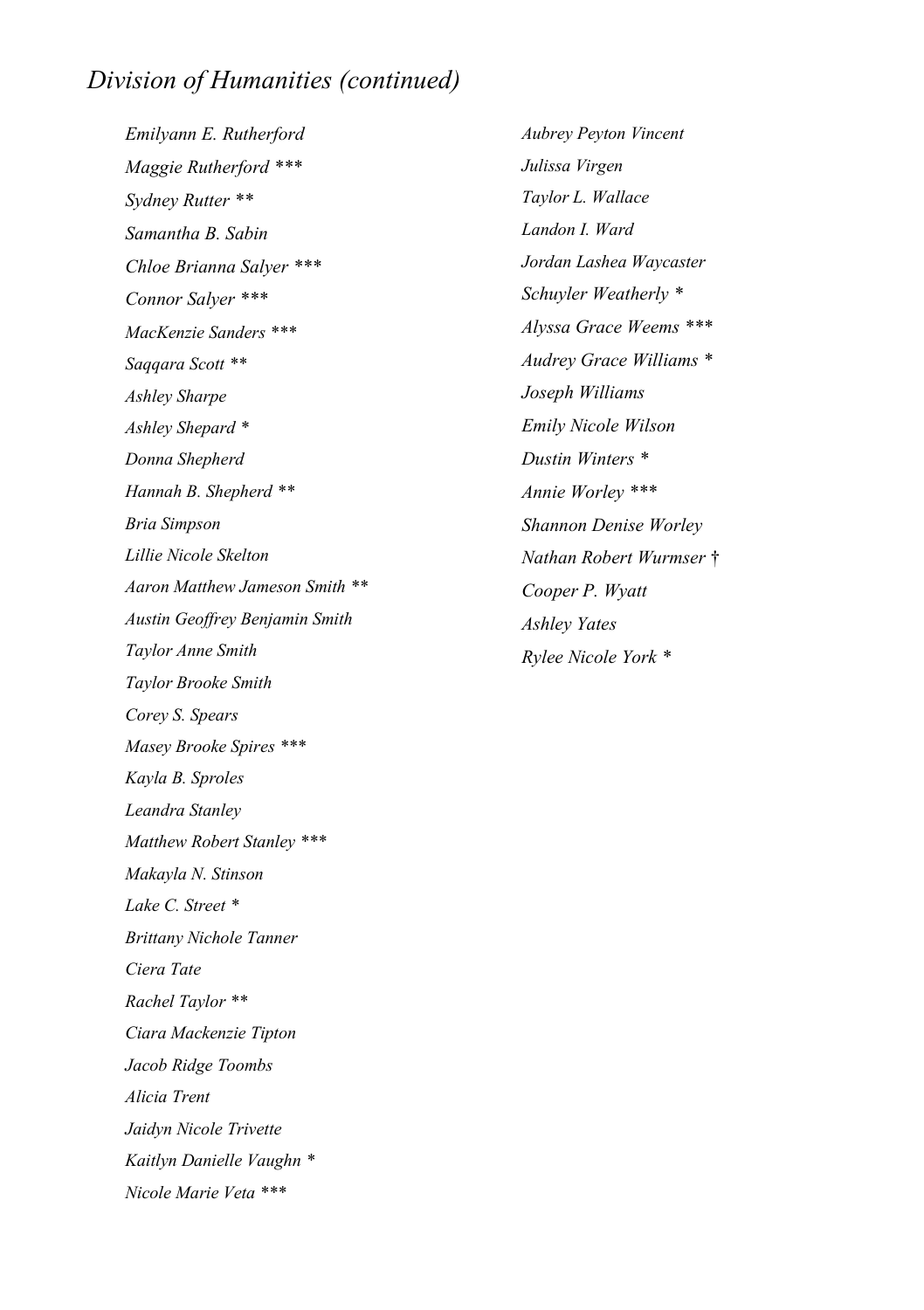## *Division of Mathematics & Science*

*Associate of Science Noah Ryan Absher Joshua Adams Annie Camille Alison \*\*\* Katherine Sybil Altemose Amanda Lisbeth Anderson \* Caleb Arms \* Miranda Paige Barbe \* Travis Lee Barr \*\*\* Jeremy Barrett \* Jaelan L. Bassham Whitney Dawn Becerra \*\* Madisen Cierra Bishop William Douglas Blair Lindsay Renee Blalock Amy D. Blankenship \*\* Whitney Grace Blessing \*\* Ashley B. Blevins Kallie Rochelle Bloomer Jacquline Paige Blount Carly Bolus \* Chelsea Bowlin Skylar Boytsov Bailey Braasch \* Elizabeth Marlena Brewer \*\*\* Haley Tyra Bright Diana Michele Broadwater \*\* Jonathan Browder \*\* Truc Bui \*\* Austin J. Bullis \* Ashley Butler Kaci Byrd \*\*\* Lacie Nicole Cable \**

*Tyler James Carr \* Maria F. Carreon-Pena Meghan Carroll \*\*\* Nora Carter Sarah Kaitlin Carter \* Mary Amanda Chandler Savannah Leigh Church \*\*\* Cameron Clay \*\* Aliceson Melissa Collins \*\*\* Hayden G. Collins Matthew Collins \*\*\* Grace Elizabeth Cook \* Cameran Courtney Cox Mikayla Cox Samantha Jane Cox \* Kaleb W. Cross \*\*\* Zachary Ethan Culbertson Darla Cusson \*\* Amy Mei Leann Daves Cheyanne Michelle Denton Katrina Brooke Dixon Camryn R. Draper Nasya Antoinette Dubose Dorothy-Grace Duffield Elizabeth Duncan Paige Elliott \*\*\* Tessa Joye Ezzell James Brandon Fillers Jr. \*\* Emily Fitzgerald Morgan Radley Frazier \* Meghan Paige Friday \* Sarah Gail Kristan C. Gates \*\*\**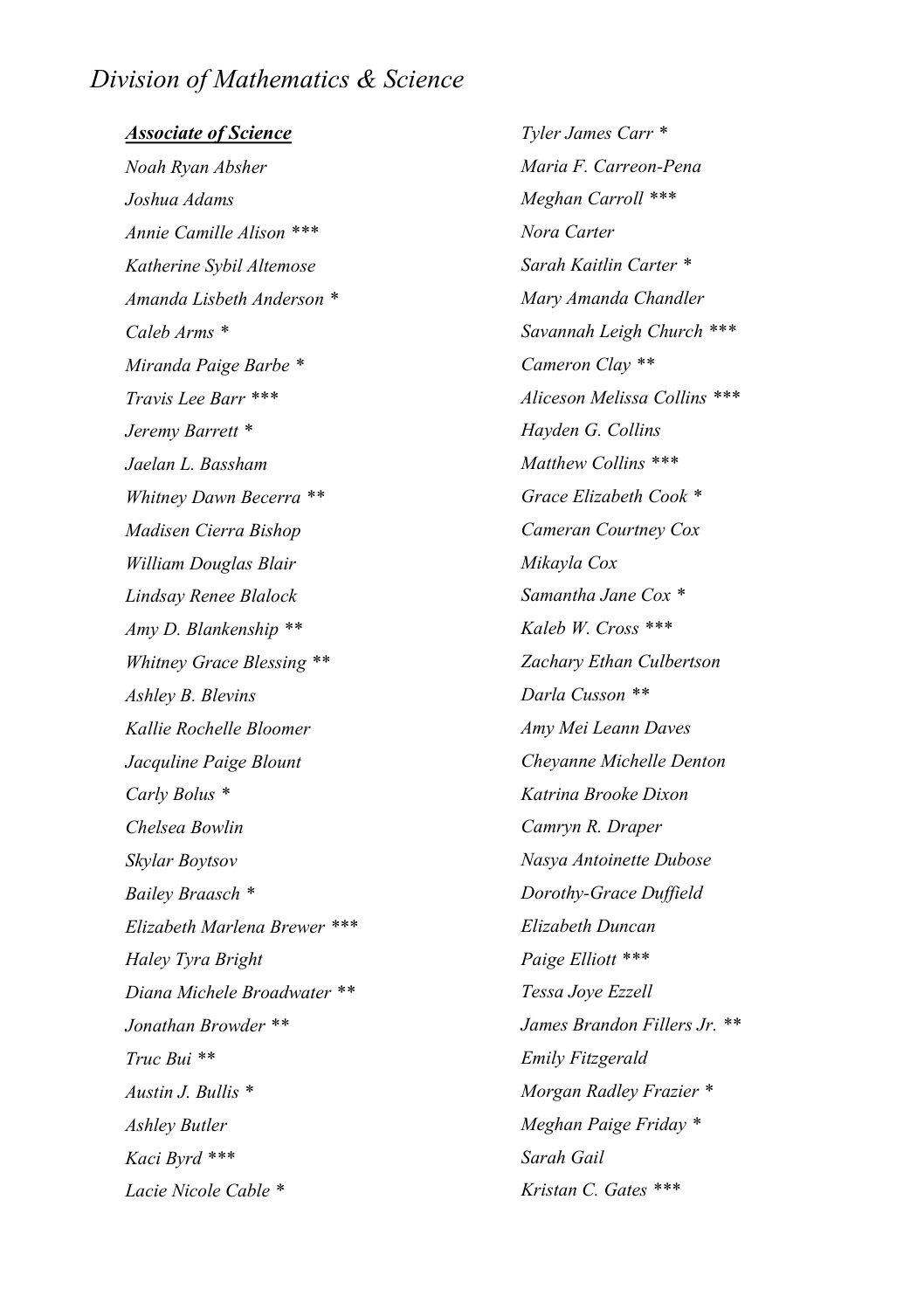## *Division of Mathematics & Science (continued)*

*Preston D. Gaussart \* Cynthia K. Glover \* Athena Goodwin \*\*\* Khazel Elizabeth Gortney Mattie Gouge \* Laura Griffin Noah Hale \*\*\* Jazmine Deonna Hall \*\* Makenna Hallingstad \* Christine Hansard \* Danielle Harless \* Dempsey Lee Harold Jr. \*\*\* Hannah Harrell Chadwick P. Heglar Kyra Kay Hilliard Brooklyn Hinkle \*\*\* Gracie Diane Holden Heather Holstein-Mahi \*\*\* Tara Mae Isaacs Whitney Isaacs Sari Gordon Jackson Rick Jarrett \*\*\* Hailee Drew Johnson \*\* Rebecca Jones \*\*\* Amber Kaylor Abigail Shallee Kennedy Hannah K. Kennedy Jasmine Elizabeth Khan Thomas Matthew Kolb Sarah Elizabeth Kulikowski Elizabeth Kumar Lauren Lawson Charley Renee Leonard*

*Michael David Lilly \* Austin Ray Mahala \* Macy May Mannis Timothy Ross Maxwell \* Terry McAninch \*\* Drake Landon McConnell \* Caroline Ruth McGuire Emily Mears \* Joshua R. Miller Bryna Minton \* Rachel Moody \*\*\* Kaci Morelock \*\*\* Seth Morelock \* Rachel Autumn Morgan \* Dalton Mullins \*\*\* Hannah Samantha Murray \* Ryan Myers Kayla Rebecca Nichols Martina Selena Nickles Ana Yeli Carrillo Nunez \* Crystal Nye Jeri Lynn Owen \*\*\* Cody W. Parks Corbin L. Patrick McKenzie Peters \*\*\* Quentin Polinski \* Gage Powell MacKenzie Alexis Powell \*\*\* Cheyanne Marie Pugh Madeline Grace Pyle \* Ashley N. Reece \* Olivia Faith Reed Abigail Reese*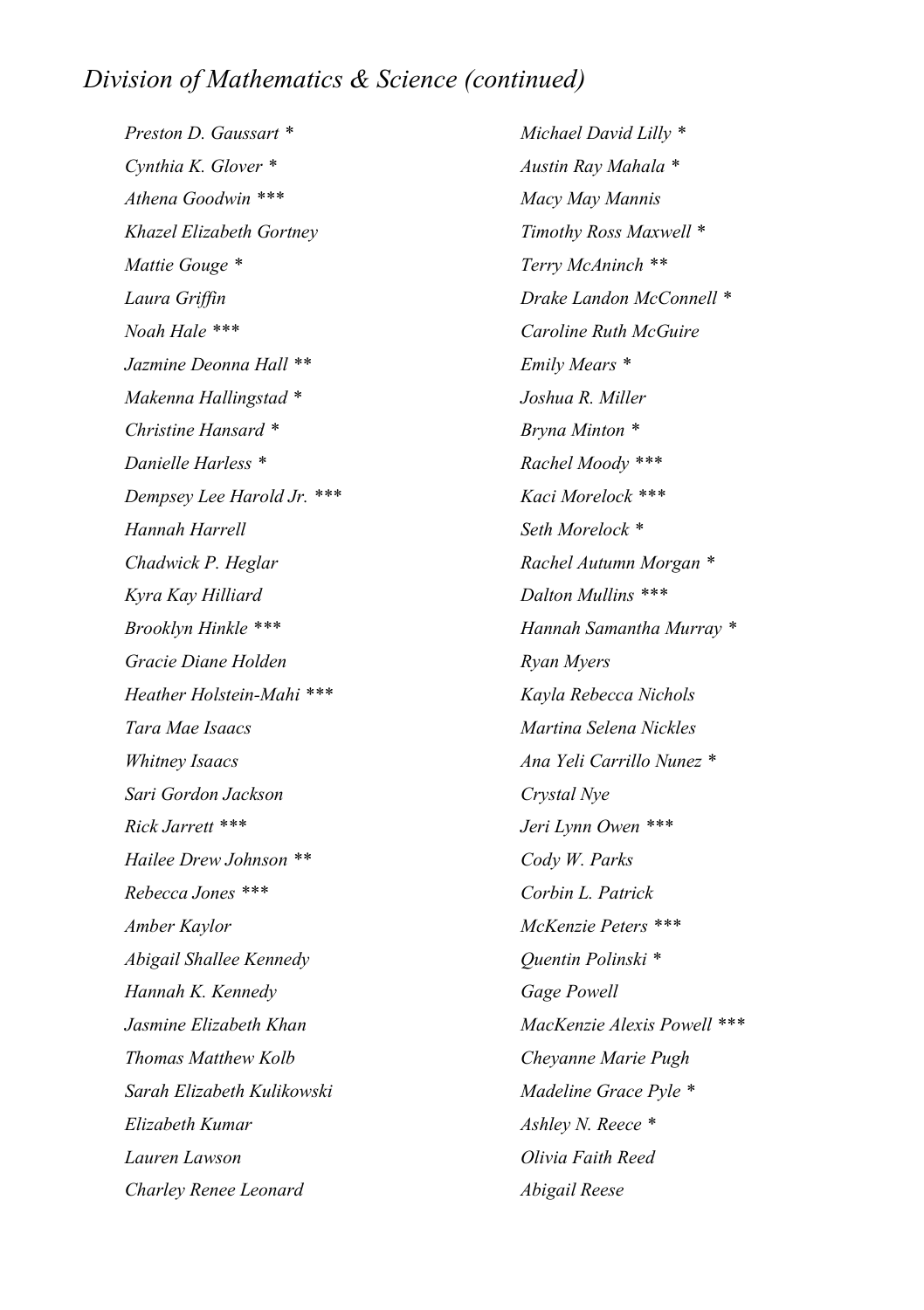## *Division of Mathematics & Science (continued)*

*Rachel Lalan Reynolds \* Matthew Robert Riddle Alyson Roberts Kelly Murrell Rodgers \*\*\* Melissa Rognerud \* Heather M. Rose Kaylee Rose \*\*\* Leslie Russell Maggie Rutherford \*\*\* Kathleen Cherie Sams Tarrah Danielle Sanders-Aguiar \* Hannah Saulsbury \*\*\* Lindsey Savage Sarah Scheurer \* Jordan A. Self April Chantal Sexton \*\* Madeline May Shaver \*\*\* Creighton Jefferson Shivell Katie Singh \*\*\* Zane C. Sitz Emily Elizabeth Slay Tiffany Martha Smart Lillian Smith Saranade Rose Sprinkle Andrew Mason Stamm Alesha Stanton Hannah Swickheimer \*\* Trinitti Elexis Sylvia Aja Thomas Trisha Ann Thompson \*\*\* Tristan Tremblay Alicia Trent Noah M. Trent \**

*Courtney Viers Noah Vinyard \* Cheyenne Marie Ward \*\* Tyler Amba Wilkinson \* Kathrina Williamson Robin M. Willis \* Hannah Rose Winston \*\*\* Britni Woodby Troy Lee Woodby Megan E. Woods Danielle Elizabeth Wright \*\*\* Sarah Elaine Younce \*\**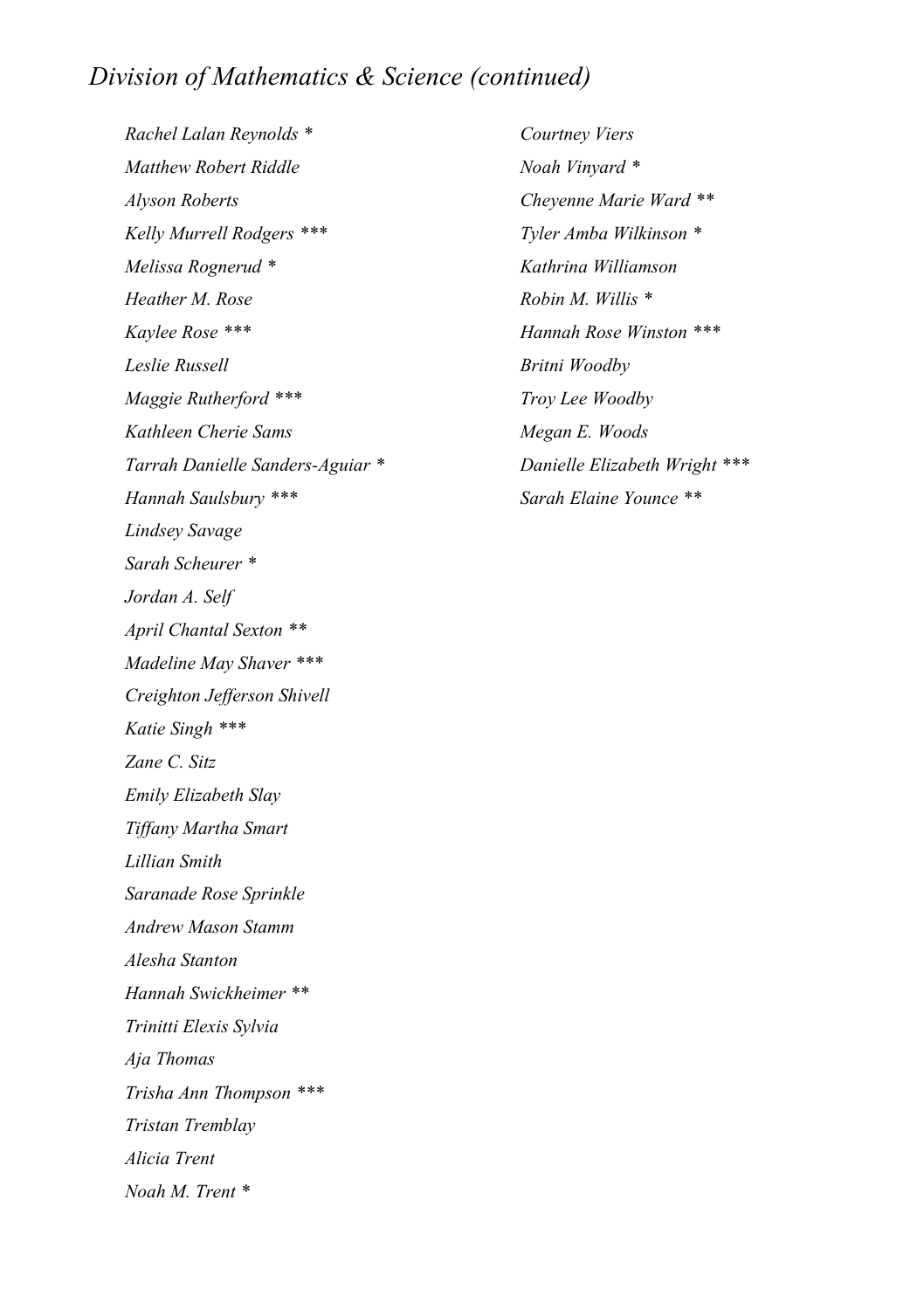## *Division of Technologies*

#### *Academic Certificate*

*Austyn Bailee Cave Olivia Kathryn Lusk ♦ Griffin A. Mull Jordan Price ♦ Kyle Callen Stambaugh Kassidy Q. Younce*

#### *Technical Certificate*

*Billy Robert Alexander Miranda Paige Barbe Carson Stuart Bethany Austin Bibee Coy Biorck Holden Blevins David Anthony Bolson Justin Booher Steven Israel Boone Robert Bowyer James Michael Bragg Garrison Carroll Brooks Marla W. Brown Angelia Dawn Carter Jonathan B. Carter Joey Donovan Cline Tyler Johnathan Wayne Cole Cory L. Combs Christina Cook Taylor Vaughn Couch James Eric Cox David Cross ♦ Michael Augustine Cunningham Ashley Deal*

*Seth Deel ♦ Daniel S. Dresher Owen Michael Dupuis Christian Blake Dye Emily Lauren Edwards Scott Egan Jesse James Egan Becky S. Falin Charles Gaines Faust IV ♦ Chad Jacob Flanary Devon T. Franklin Charles Hunter Frazier Jay Christopher Fulwider Ashton L. Gilbertson Rebekah Goodman Bryce C. Goodwin ♦ Christopher Ryan Gott Mattie L. Gray Kirsti Graybeal Taylor Grindstaff Jason L. Grubb Tanner K. Herron Zachary Hickman William Dakota Hoilman Steven R. Hopson III James Austin Horton Conner D. Hyatt Jamie Hughes Lauraann Jennings ♦ Austin Conner Johnson Jonathan A. Johnson Ethan Cole Jones ♦ Jessica Lauren Munal Kelso*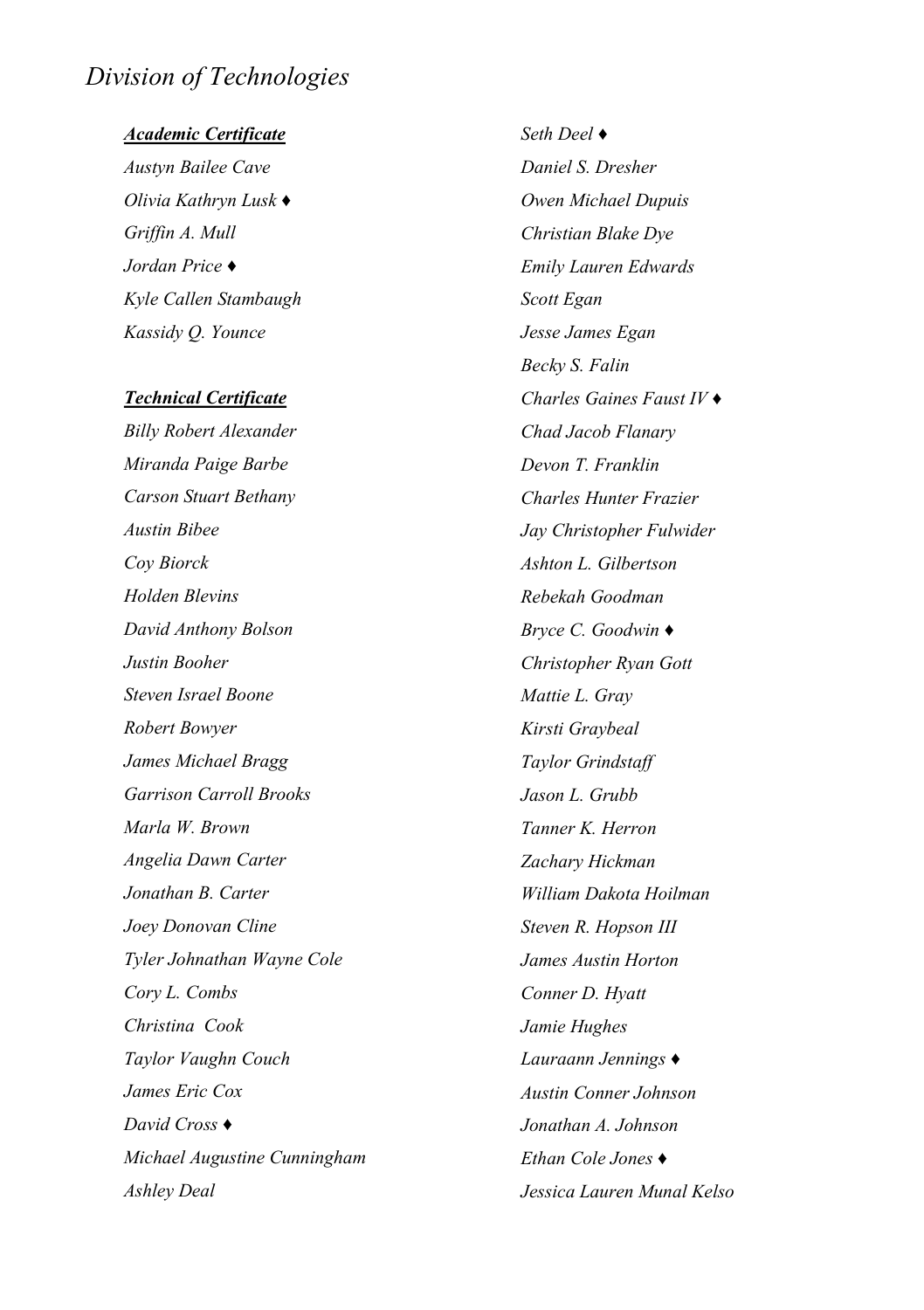*Joshua Kern Jesse Kilgore Timothy Labay Jacob Neal Lane Jr. Mark Evan Leonard Evan Lietzke Patra L. Mallory Coty A. Malone David S. Marshall André Martinez-Castro Samuel L. McCloud Kevin McConnell Joseph B. McCracken Colin Anthony McDavid Mason McKay ♦ Joseph L. McLain Candace McNutt Jeremy Meade John C. Meade Brady Mellons ♦ Jarod Lynn Messer Evan Milhorn Cory Moody Jaron Moody ♦ Mason C. Moore Nicholas J. Moore Isaiah Grant Jace Mullins ♦ Joshua A. Murray Matthew P. Nash ♦ Austin Cam Newman ♦ Kenneth Wayne Oaks John Ottinger Dalton Parks*

*Steven L. Peery Omar Perez Ramos Clifton Perry Jeremiah W. Phillips Jon M. Pierce Tyler B. Pierson Rocky C. Ramey Jr. Casey D. Ratliff Robert Lee Rice William Anthony Rogers Zachary K. Sabey Thomas J. Schoenleber-Webster ♦ Jonah Bobby Shaffer ♦ Matthew E. Sloan Derek Cody Smith Matthew Smith Andrew Smith ♦ Celena M. Davidson Hobert Harvey Stapleton Jr. Ethen Starnes Cory Alexander Stidham Steven Dwight Strong Weston Susong Brandon Sutherland Noah Sutherland ♦ Allen B. Sybert Landon Taylor ♦ Sean Isaac Templeton ♦ Austin Lee Thaxton Rebecca Thompson Kody Wayne Tipton Josh Lee Tomlinson Dakota Trinkle ♦*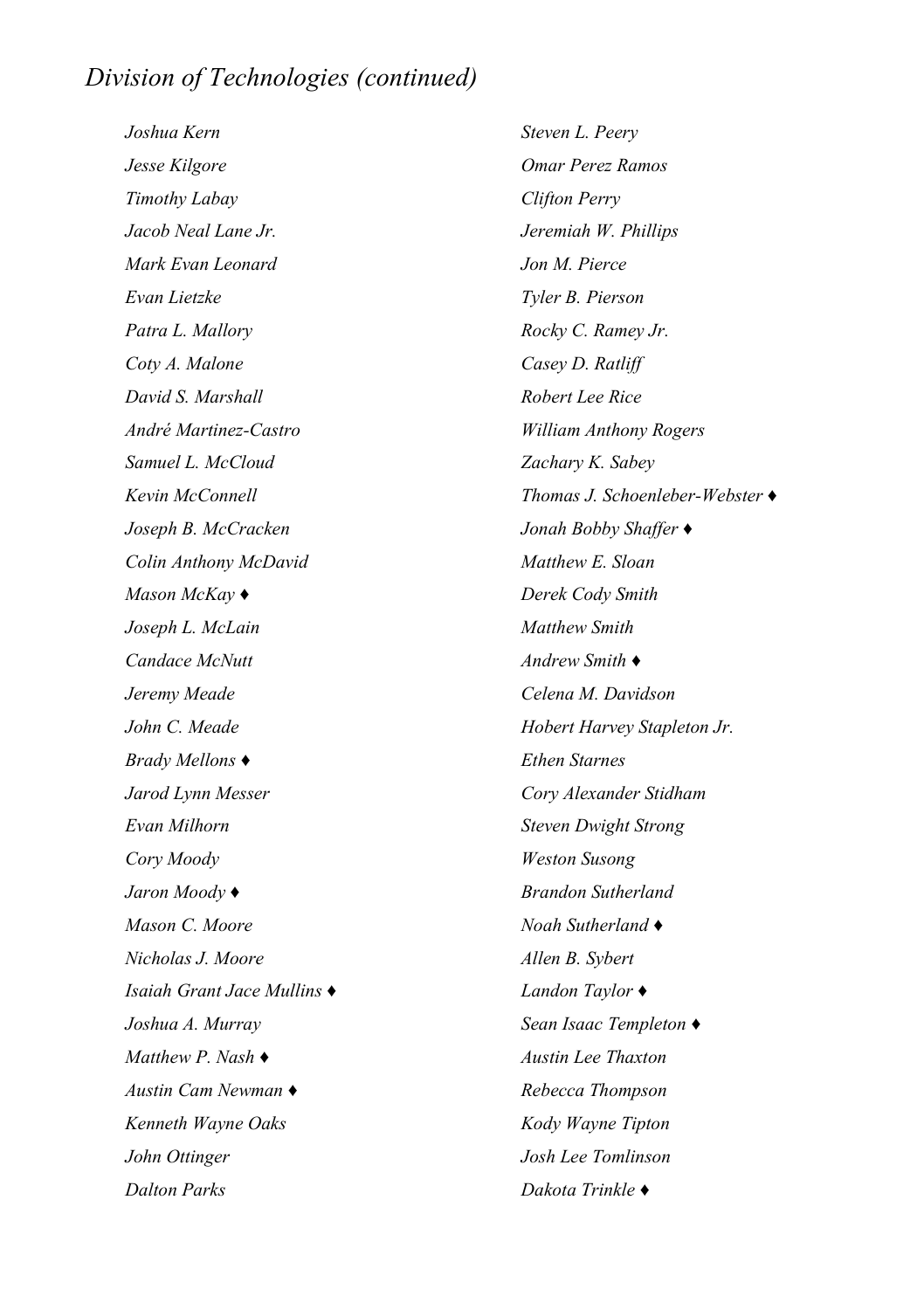*Evan Vanover Logan Tanner Vermillion Ian Vincent ♦ James L. Waldack Jeffrey Williams Larry Carl Willis Jacob Wimbish Kathen Lee Worley ♦ Chris Yokley*

#### *Associate of Applied Science*

*Elisha James Abel \*\*\* Raymond Lee Acker \*\* Jesse Arnold Eduardo Ayala Gomez* † *Seth Christopher Bagnall \*\*\* Brandon Scott Bailey \*\*\* Kristina Lynn Baker Bryan Berry Ryan Matthew Berry \** † *Jennifer Randa Bird \*\*\** † *James Joel Blake \** † *Jacob Bolling \** † *Michael Troy Bolton \*\*\** † *Teddy Shaun Bowen Ray H. Bowen III Christopher Aaron Brannon \*\* Donovan Bray \* Rylan Brown* † *Madison Bryant \*\** † *Crystal L. Buchanan \*\** † *Jordan Buchanan* † *Noah Cameron Buckhannon \*\**

*Leviticus Buckles \*\** † *Andrew Ronald Buczkowski Caleb H. Callahan Marshall Campbell* † *Sandra Lynn Carlton Taylor Nicole Carmack \** † *Shelby Carpenter* † *Josie Paige Carter \*\*\** † *Joseph C. Chandler Jr. Tim Allen Chapman \*\** † *Amanda A. Cichowski \*\*\** † *Madison Baylor Clark* † *Kadin B. Coates* † *Noah Collette \** † *Lindsay Collins* † *Luke Conway \*\*\** † *Katherine Grace Cook* † *Victoria Cotterman \* Michelle Lee Crawford \*\*\** † *Jacob Daniel Culbertson Dalton Kade Darnell \** † *Ashland Daugherty Harry Michael Davies Alesia Darlene Davis \*\** † *Susan S. Dawes \** † *Bret Tyler Dawson \** † *Christopher B. Delp* † *Brandon S. Derting Mark Edward Dillard \*\*\** † *Tristan Q. Dishman \*\** † *David Bruce Doan III \*\*\** † *Michael Louis Dublin III* †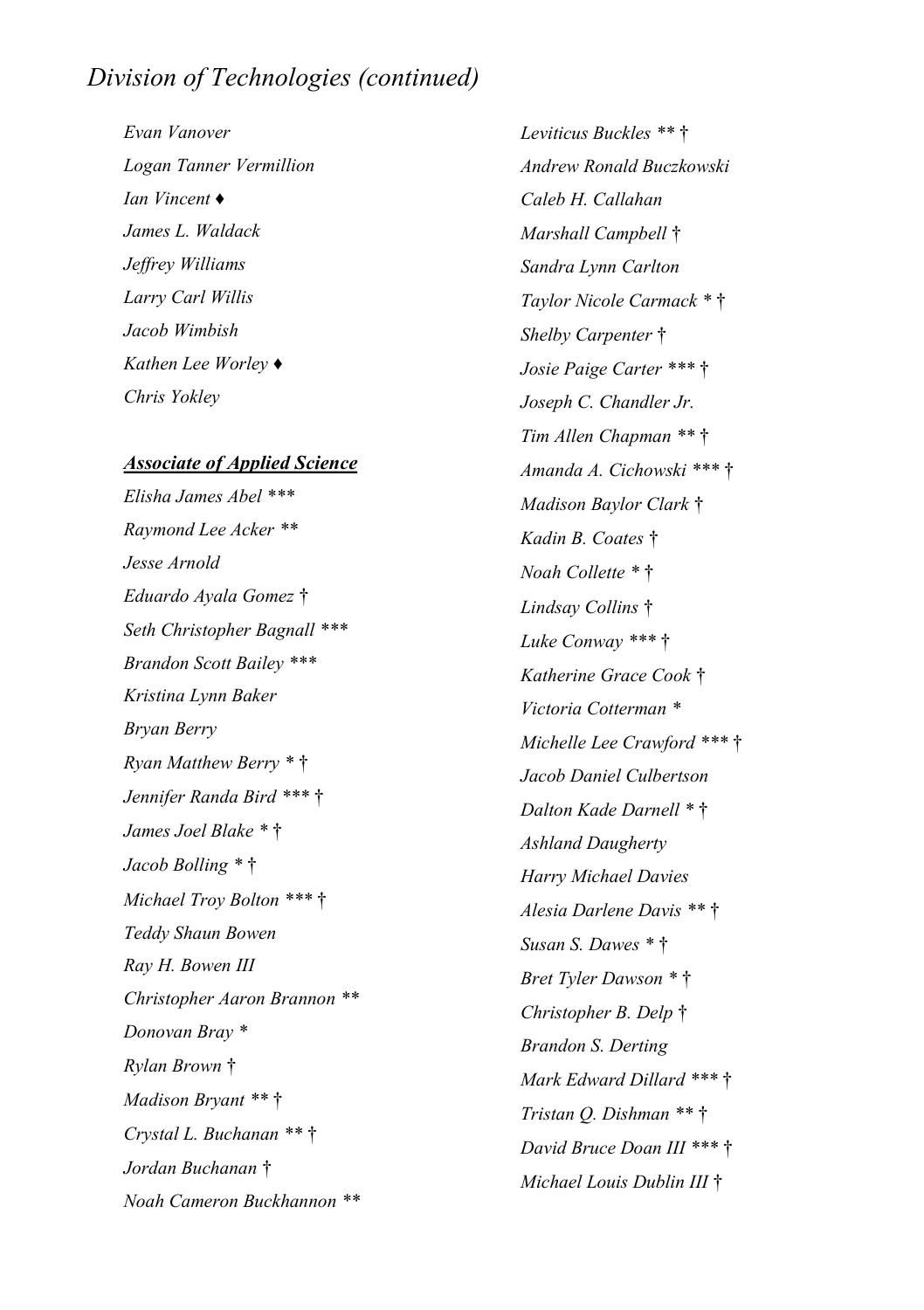*Gerald Lee Durst \** † *Bailee Dye \** † *Sydney Eades \*\*\* John Mark Earles \* Steve Elliott Jalen Evans James Evick* † *Jacob L. Fain* † *James Hayes Fair Christian Farmer \** † *Jacob Matthew Farmer Mary Fink* † *David Fitzgerald III Amy Marie Fletcher* † *Catrina Rae Fletcher \** † *Christopher Paul Franklin \*\* Delfino Garcia IV \*\*\* Jared Tyler Gardner Karen Gardner* † *Billy Wayne Gragg II \** † *Kera Marie Green \** † *Moses Greene* † *Gerald William Greene Dylan Griffith \** † *Justin E. Gustavson* † *Andy Logan Hall \* Caleb Scott Hamilton \*\* Brayden Hammonds Autumn Leann Hart \*\*\** † *Kelsey William Harvey* † *Kaiman Haskell Michael Eugene Hathaway \*\* Kevin Haynes* †

*Seth M. Henson Hunter Higgins \** † *Zachary Christian Hill* † *Jesse Lee Honeycutt \** † *Jared Hoover \* John Allen Hooyboer \*\*\** † *Kristopher Hopson \*\*\** † *Westley Allen Horne* † *Carolyn Deanne Horton \** † *Benjamin Clayton Houser* † *Kayla M. Houser \*\*\* Ziggy Howell \*\** † *Sherrie Hubbard* † *Cameron Hulse \* Brennan Hunt Herbert E. Hunt James Steve Hurd \* Eban K. Hutson \** † *Holden David Isley* † *Jayson Noah Jarvis \*\** † *James Jennings Noah Benjamin Johnson \*\*\** † *Brenten Lee Jones \* Matthew Justis \* Micah Nicholas Keith Leslie B. Kestner \*\*\** † *Wesley D. King John C. Kinnick* † *Trevor Young Kistner Candy D. Krebs Robert Alan Kyker Jr. \* Connie Lynn Lane \*\*\** † *Wendy Gay Lane \**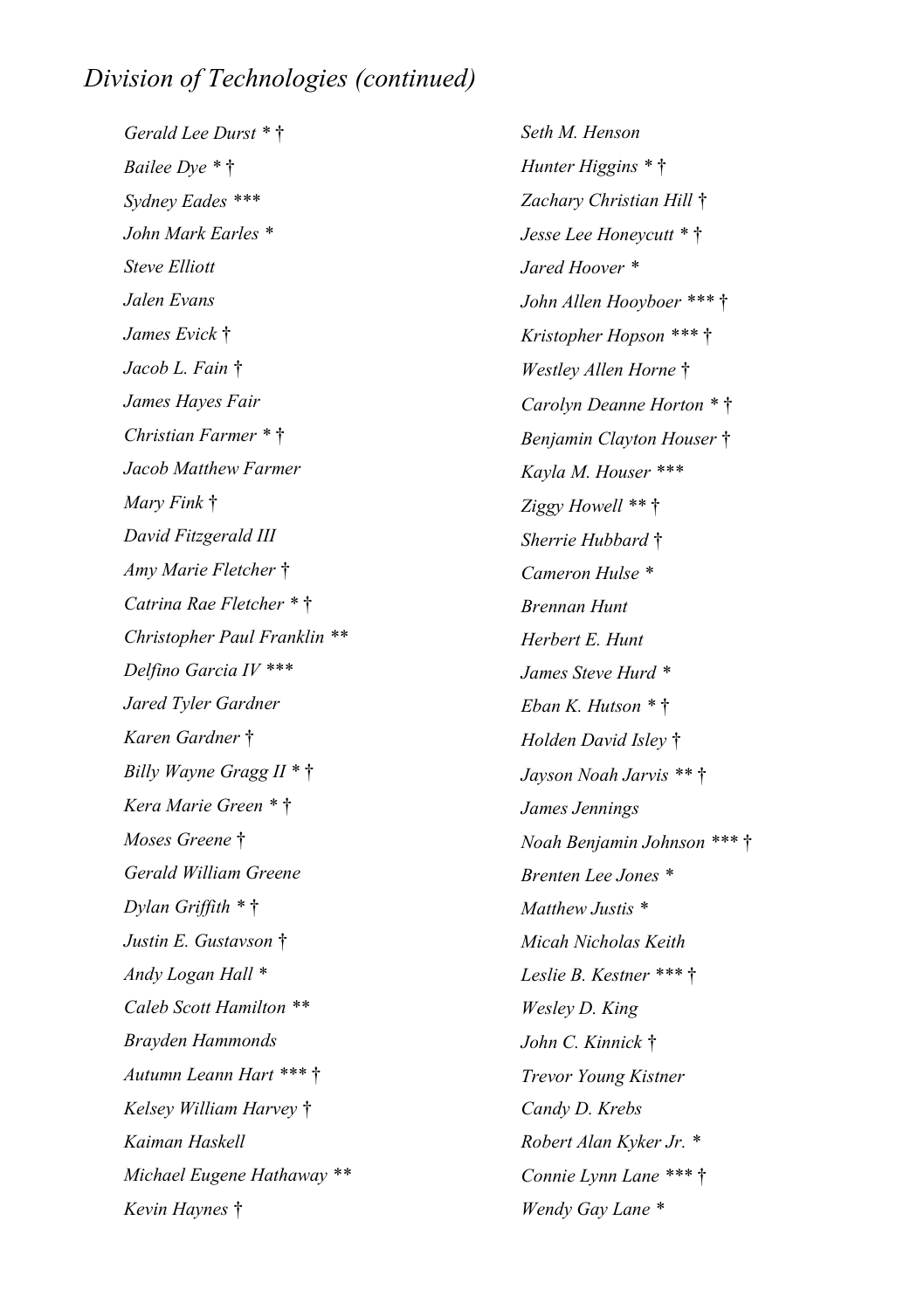*Courtney Danielle Leek* † *Kyle J. Lehmann \*\* Vera L. Lewis-Dean \*\*\* Autumn Brooke Lingerfelt* † *Adam Lothridge Jamie Lowe* † *Kaleb Logan Lowe Benjamin Tyler Luther \*\** † *Cory James Lyons* † *Darin Thayer Malone* † *Kameron Andrew Marcy Adam Marley Aaron Douglas Marsh \*\* Kevin ShaQuille Martinez* † *Brandon Mathes \** † *Kevin Ronald McBrien \*\*\* Hagan Robert McClellan III \*\*\* Timothy Dale McClellan* † *Sean McCurry Tyson Ward McDaniel* † *Ashley McInturff* † *Stephanie Ann McLain \** † *Emily Rose Metott \*\*\** † *Zachary Miller \*\*\* Dalton Minnick* † *Reagan LeAnn Mitchell Ayman T. Mohamed \*\*\* Luke A. Moore \*\*\* Patrick Lynn Colten Morris \*\** † *Jack Musick \*\* Anna Marie Nash Patrick Neas \*\* Amy Nelson*

*Timothy Lee Nelson* † *Zachary Noe* † *Marisa Leslie Nichole Oliver \* Joseph Earl Olterman II Jordan Thomas Cordeiro Orren Tara Nichole Pate \*\** † *Leyton Patrick* † *Jonathan Lucas Patterson Derek Percell \*\** † *Adrian Antonio Perez Cortazar \*\* Andrew Joseph Perry Timothy Joshua Pitts \*\* Kayleigh Ember Post \*\*\* Tyler Brian Powell \*\*\** † *Richard Leland Rambo* † *Tyler Shane Ramey Jason Russell Ratliff \*\** † *Alexander Patrick Royce Reed* † *Kimberly A. Reynolds* † *Matthew Richards John Roark Ritchie H. Roark \*\** † *Daniel Alan Roberts \*\*\* Torrie Nickoel Robinson* † *Johnathan D. Rogers* † *Jonathan David Rogers II Jake Rouse Carlos Salazar* † *Zachary Bryan Salyers* † *Jose Sandate \* Pamela Kim Prater Schmutzler \*\*\** † *Jared Lee Scott Rodney Lucas Shaffer*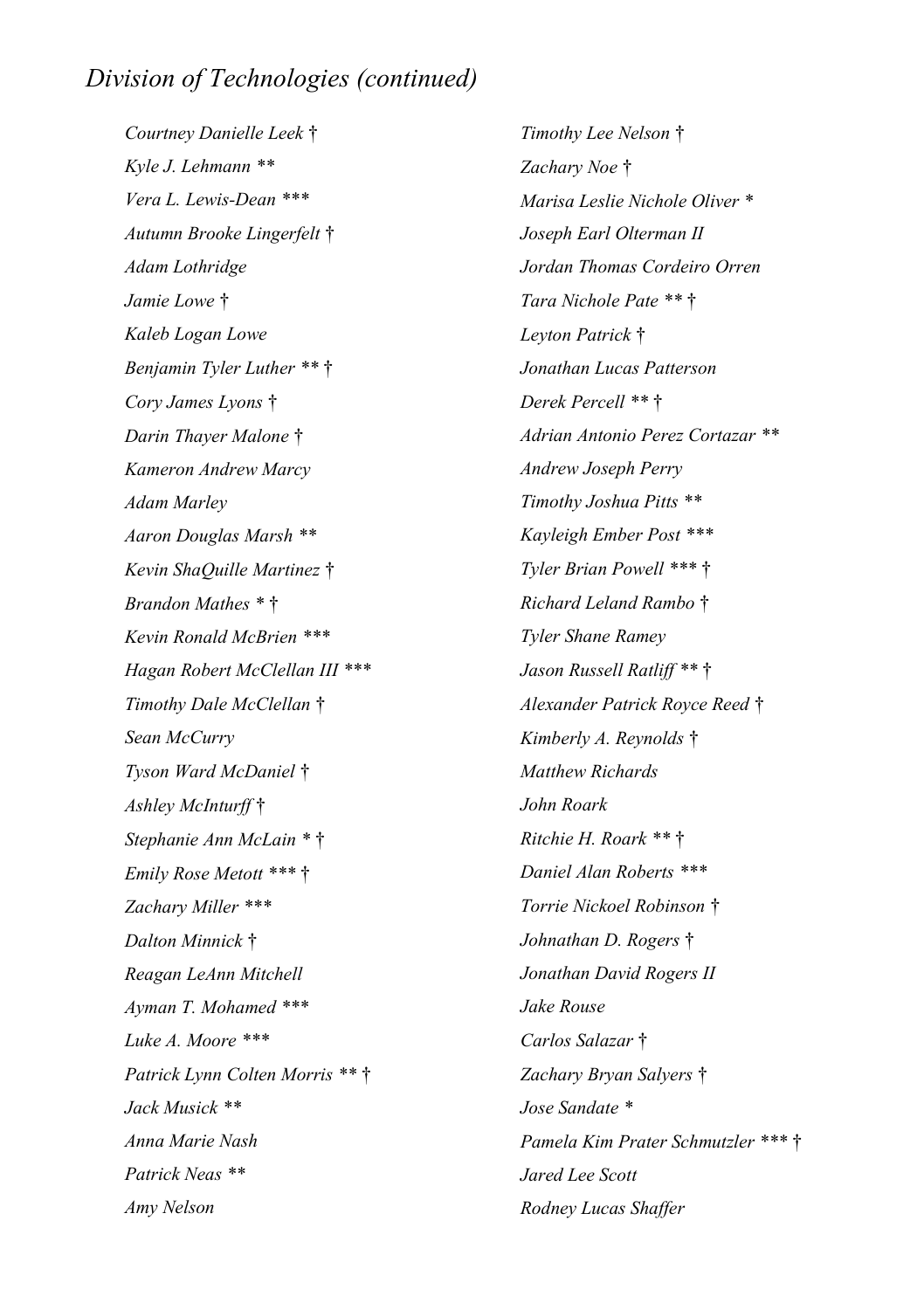*Veronica Shell \*\*\** † *Kenneth Shinn \* John-Simon Shockley \* Jackie Renee Shook \*\** † *William Shortt Payton M. Sivert \* Jonathan Neyland Sluder* † *Cameron Snodgrass Ashley Victoria Snyder* † *Jacob Spangler Jonathan Spangler* † *Matt Spangler \*\*\** † *Sheena Marie Spears Michelle Steadman \** † *Taylor Jared Street \*\*\* Jeffrey D. Stremel \*\*\** † *Michale W. Stykes \*\** † *Daniel Edward Teague* † *Brandon Templeton \*\*\** † *J. Ethan Terry \*\*\** † *Garrett James Thomas \* Kyle Thomas Parker Thomas* † *Caleb Andrew Trent* † *Lindsey G. Trent* † *Daniel William Tucker \*\*\* Susannah L. Upchurch* † *Mandy VanFerson Dillon Shane Vestal* † *Ruby Waddell* † *Coletta Monique-Rose Ward* † *Amber Lashay Webb \** † *Brian Craig Williams \** †

*Katelyn Dawn Wooten \** † *Matthew E. Worrell \** † *Robert L. Yates Paul Christopher Zaragoza-Garcia*

## *Associate of Science Sarah Adams \*\*\* Miranda Paige Barbe \* Travis Lee Barr \*\*\* Jaelan L. Bassham Jonathan Browder \*\* Michael A. Byrd \* Jacob Chess Grace D. Childress Isaac James Cooper \*\*\* Tabitha N. Day Brody Deloach \*\*\* Camryn R. Draper Jacob Foster Danielle France Preston D. Gaussart \* Zachary R. Kestner \* Jordan Minton \*\*\* Gregory Powers Drew Chandler Robinette Hannah Saulsbury \*\*\* Chelsea T. Shaw \* Saranade Rose Sprinkle Courtney Taylor \*\*\* Whitney Welch*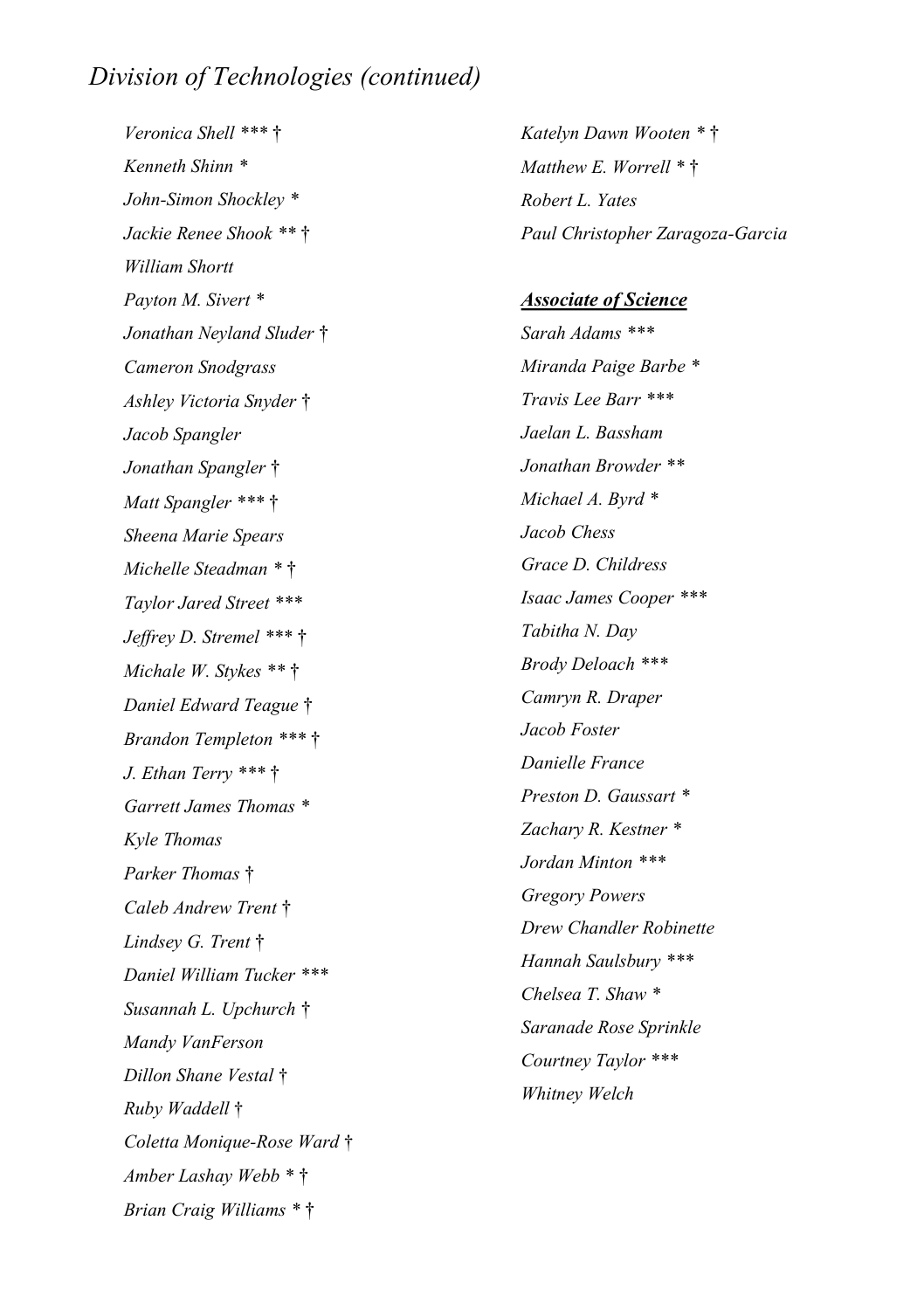- *Summa Cum Laude (3.9-4.0 GPA)*
- *Magna Cum Laude (3.75-3.89 GPA)*
- *Cum Laude (3.5-3.74 GPA)*
- † *Student also qualifies for certificate in their major field of study*
- ♦ *Student is completing an Academic or Technical certificate and high school diploma simultaneously*
- *◊ Student is completing an Associate of Science degree and high school diploma simultaneously*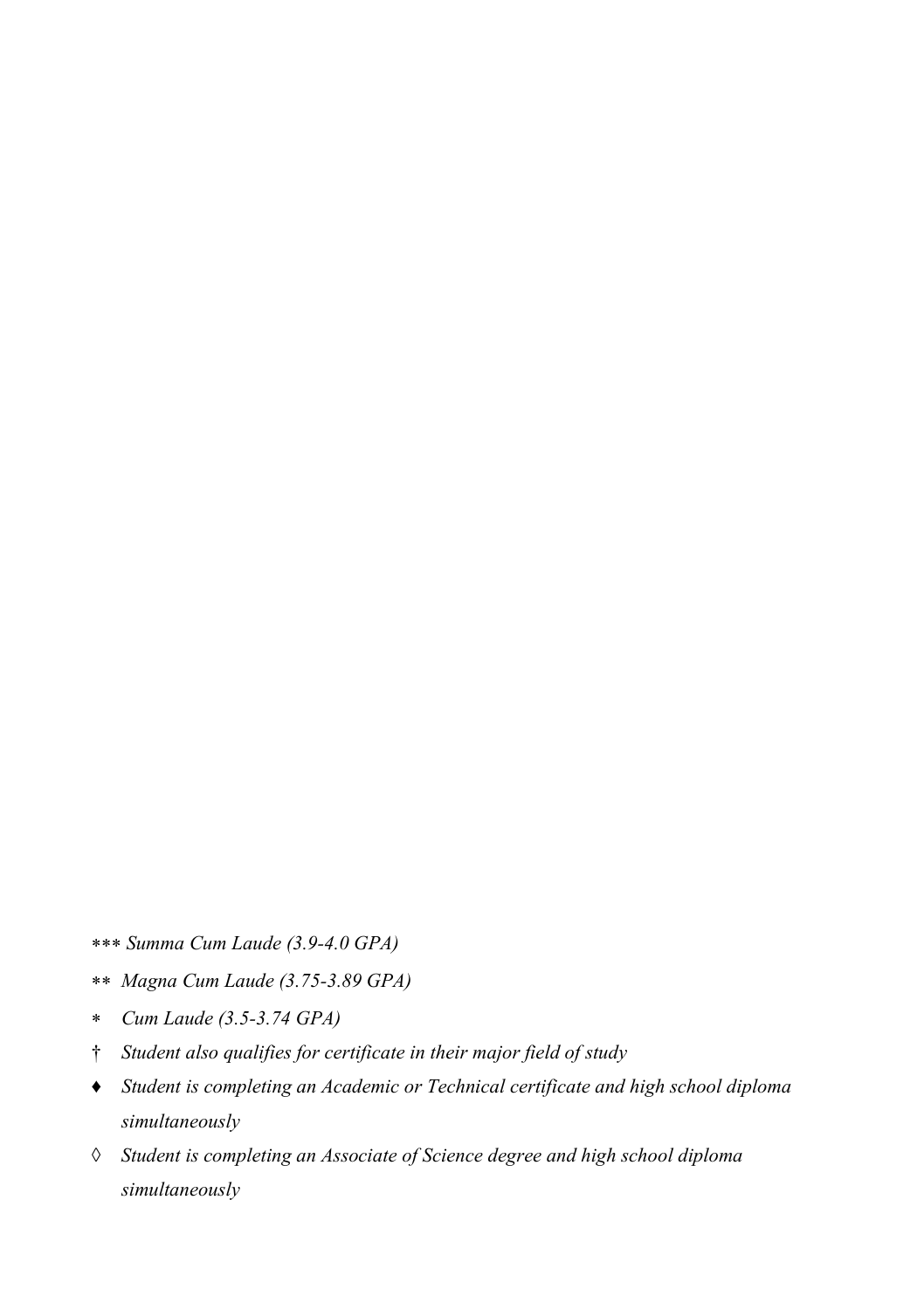

*Northeast State Community College's Spring 2021 Virtual Commencement will premiere on Tuesday, May 11, 2021 at 7:30 p.m. The order of events and link to the Virtual Commencement can be found here:*

*https://www.northeaststate.edu//Graduation-and-Beyond/Graduation-Ceremony/* 

*Our Virtual Commencement will recognize each graduate with a slide showing their name, degree, and honors. Graduates have also had the opportunity to upload a picture or video to be included with their slide.*